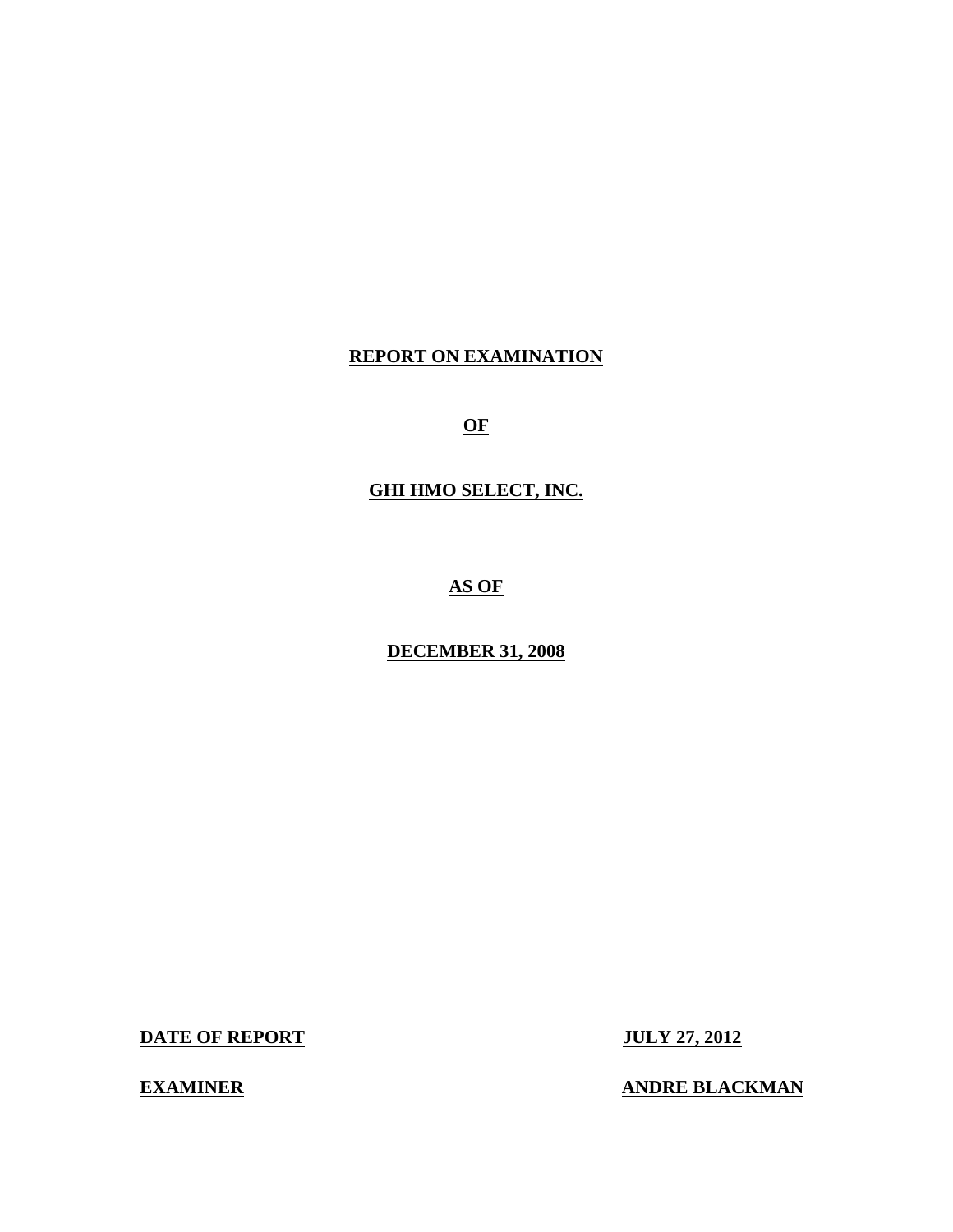# **TABLE OF CONTENTS**

| <u>ITEM NO.</u>  |                                                                                                                                                                                                           | PAGE NO.                            |
|------------------|-----------------------------------------------------------------------------------------------------------------------------------------------------------------------------------------------------------|-------------------------------------|
| 1.               | Scope of the examination                                                                                                                                                                                  | 3                                   |
| 2.               | Description of the HMO                                                                                                                                                                                    | $\overline{4}$                      |
|                  | A. Management and controls<br>B. Territory and plan of operation<br>C. Reinsurance<br>D. Holding company system<br>E. Significant operating ratios<br>F. Investment activities<br>G. Accounts and records | 5<br>8<br>9<br>11<br>14<br>15<br>15 |
| 3.               | <b>Financial statements</b><br>A. Balance sheet<br>B. Statement of revenue and expenses and capital and surplus                                                                                           | 17<br>17<br>19                      |
| $\overline{4}$ . | Claims unpaid                                                                                                                                                                                             | 20                                  |
| 5.               | Market conduct activities<br>A. Prompt Pay Law<br>B. Claims processing<br>C. Complaints, grievances and appeals                                                                                           | 21<br>21<br>24<br>26                |
| 6.               | Subsequent events                                                                                                                                                                                         | 29                                  |
| 7.               | Compliance with prior report on examination                                                                                                                                                               | 31                                  |
| 8.               | Summary of comments and recommendations                                                                                                                                                                   | 36                                  |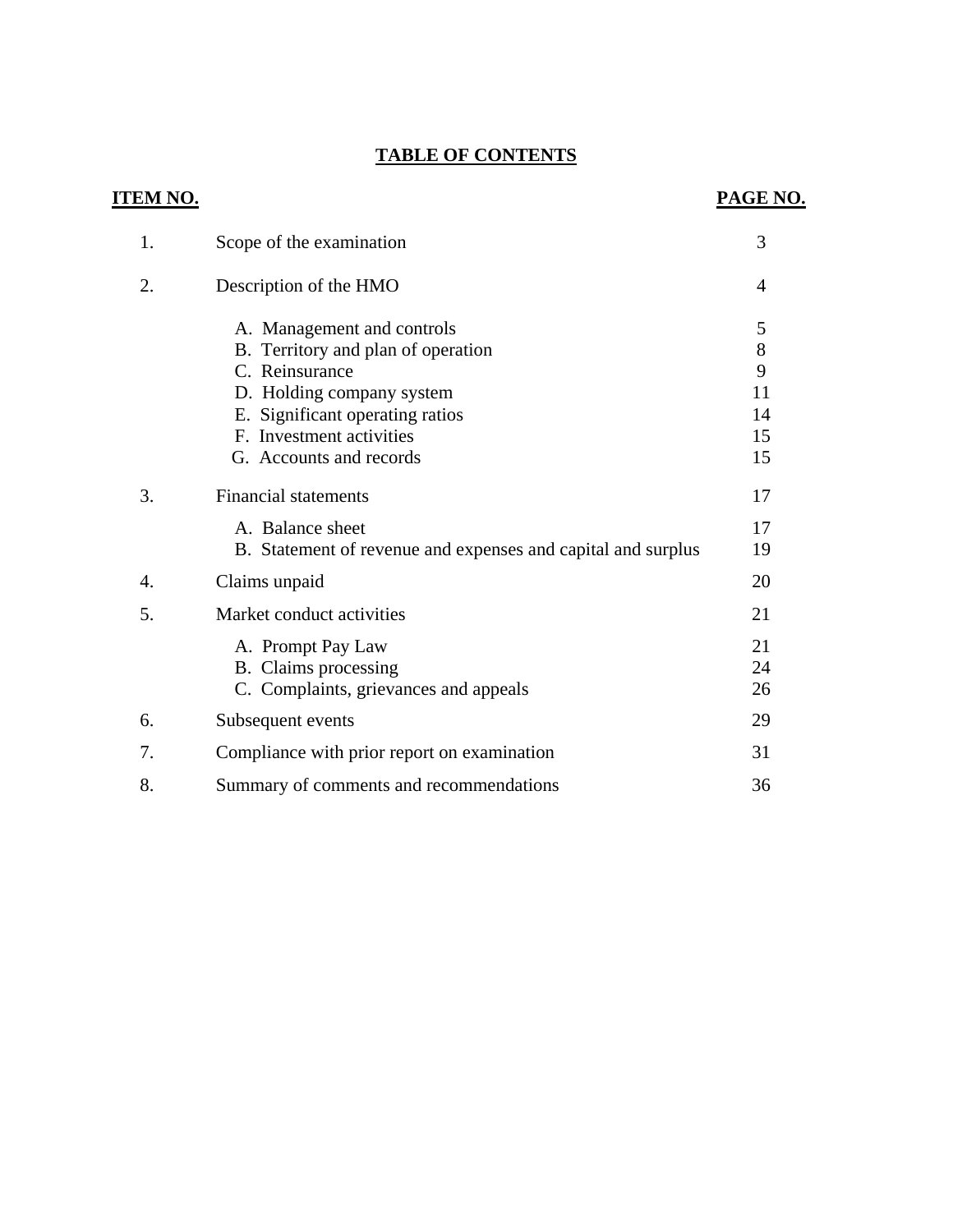

M. Cuomo Benjamin M. Lawsky (1999) and the contract of the contract of the contract of the contract of the contract of the contract of the contract of the contract of the contract of the contract of the contract of the con Andrew M. Cuomo **Benjamin M. Lawsky** Governor Superintendent and Superintendent and Superintendent and Superintendent and Superintendent and Superintendent

July 27, 2012

Honorable Benjamin M. Lawsky Superintendent of Financial Services Albany, New York 12257

Sir:

Pursuant to the requirements of the New York Insurance Law and acting in accordance with the instructions contained in Appointment Number 30343, dated August 12, 2009, attached hereto, I have made an examination into the condition and affairs of GHI HMO Select, Inc., a for-profit health maintenance organization licensed pursuant to the provisions of Article 44 of the New York Public Health Law, as of December 31, 2008, and submit the following report thereon.

GHI HMO Select, Inc. is a wholly-owned subsidiary of GHI Services LLC, a whollyowned subsidiary of Group Health, Incorporated ("GHI"), a not-for-profit health service corporation organized and licensed pursuant to the provisions of Article 43 of the New York Insurance Law.

The examination was conducted at the home office of GHI HMO Select, Inc., located at 789 Grant Avenue, Lake Katrine, New York.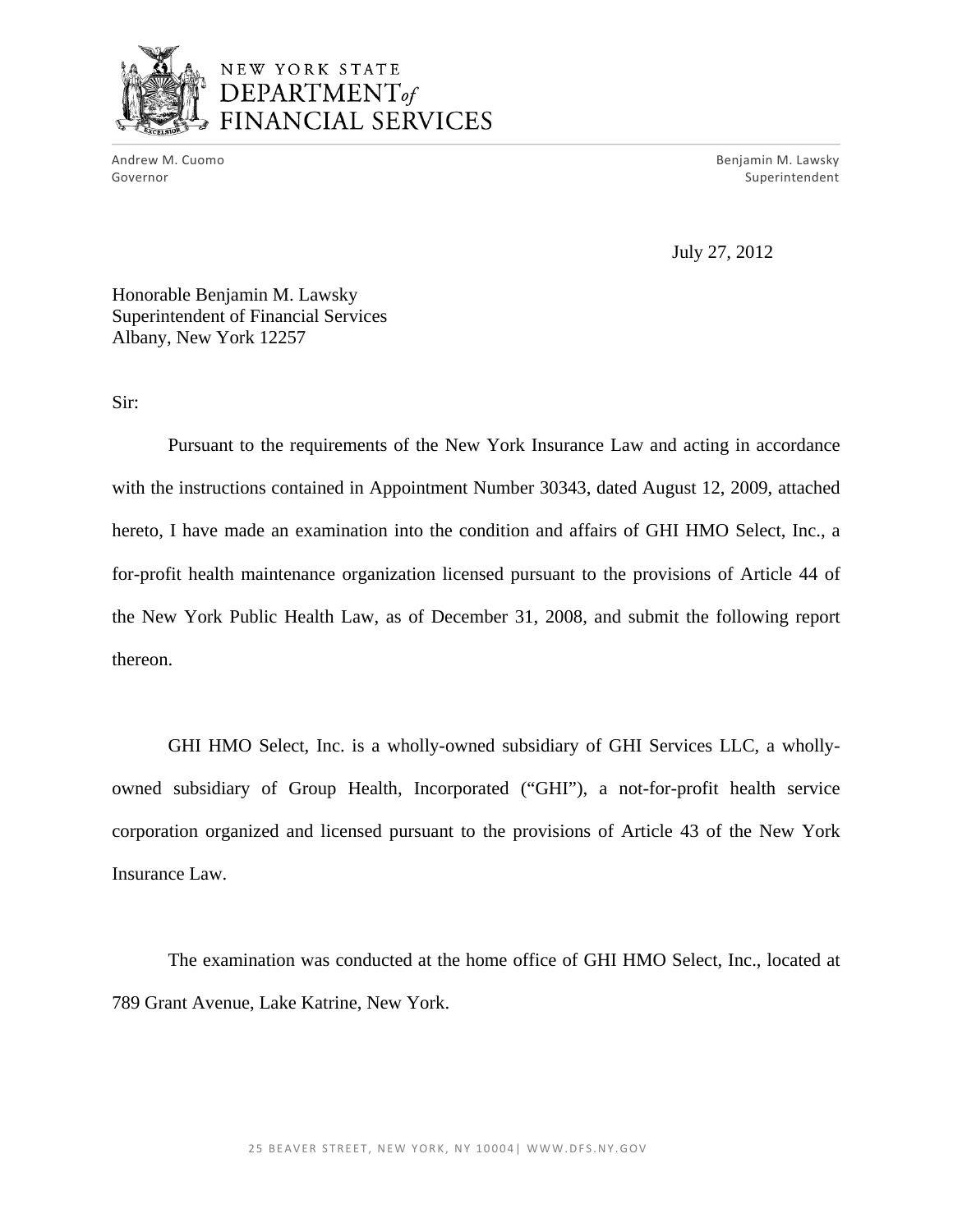Wherever the designations the "HMO" or "GHI HMO" appear herein, without qualification, they should be understood to indicate GHI HMO Select, Inc.

Wherever the designation "GHI" appears herein, without qualification, it should be understood to mean Group Health, Incorporated.

Wherever the designations "Emblem" or "EmblemHealth" appear herein, without qualification, they should be understood to indicate EmblemHealth, Inc., the ultimate parent of GHI HMO Select, Inc.

Wherever the designations the "Department" or "DOI" appear herein, without qualification, they should be understood to indicate the New York State Department of Insurance. The New York State Department of Insurance merged with the New York State Banking Department on October 3, 2011, to become the New York State Department of Financial Services ("DFS").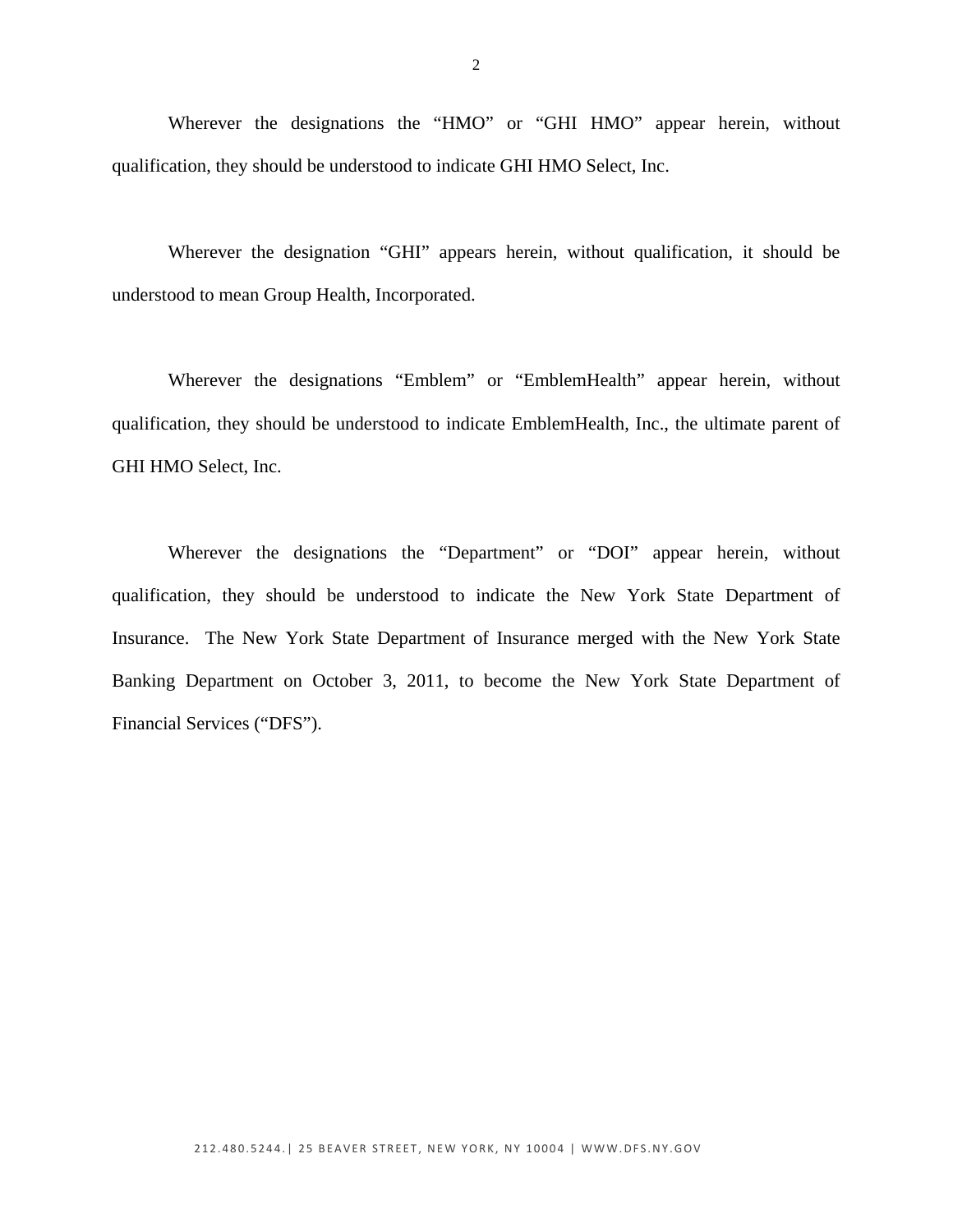### **1. SCOPE OF THE EXAMINATION**

The HMO was previously examined as of December 31, 2003. This examination covered the five-year period from January 1, 2004 through December 31, 2008. Transactions occurring subsequent to this period were reviewed where deemed appropriate by the examiner.

The examination comprised a verification of assets and liabilities as of December 31, 2008, in accordance with Statutory Accounting Principles ("SAP") as adopted by the Department, a review of income and disbursements deemed necessary to accomplish such verification and, utilized, to the extent considered appropriate, work performed by the HMO's independent certified public accountants. A review was also made of the following items as called for in the *Examiners Handbook of the National Association of Insurance Commissioners*  ("NAIC"):

> History of the HMO Management and controls Organizational changes Territory and plan of operation Growth of the HMO Business in-force Accounts and records Financial statements Treatment of policyholders and claimants

This report on examination is confined to financial statements and comments on those matters which involve departures from laws, regulations or rules, or which are deemed to require explanation or description.

A review was also made to ascertain what actions were taken by the HMO with regard to comments and recommendations made in the prior report on examination.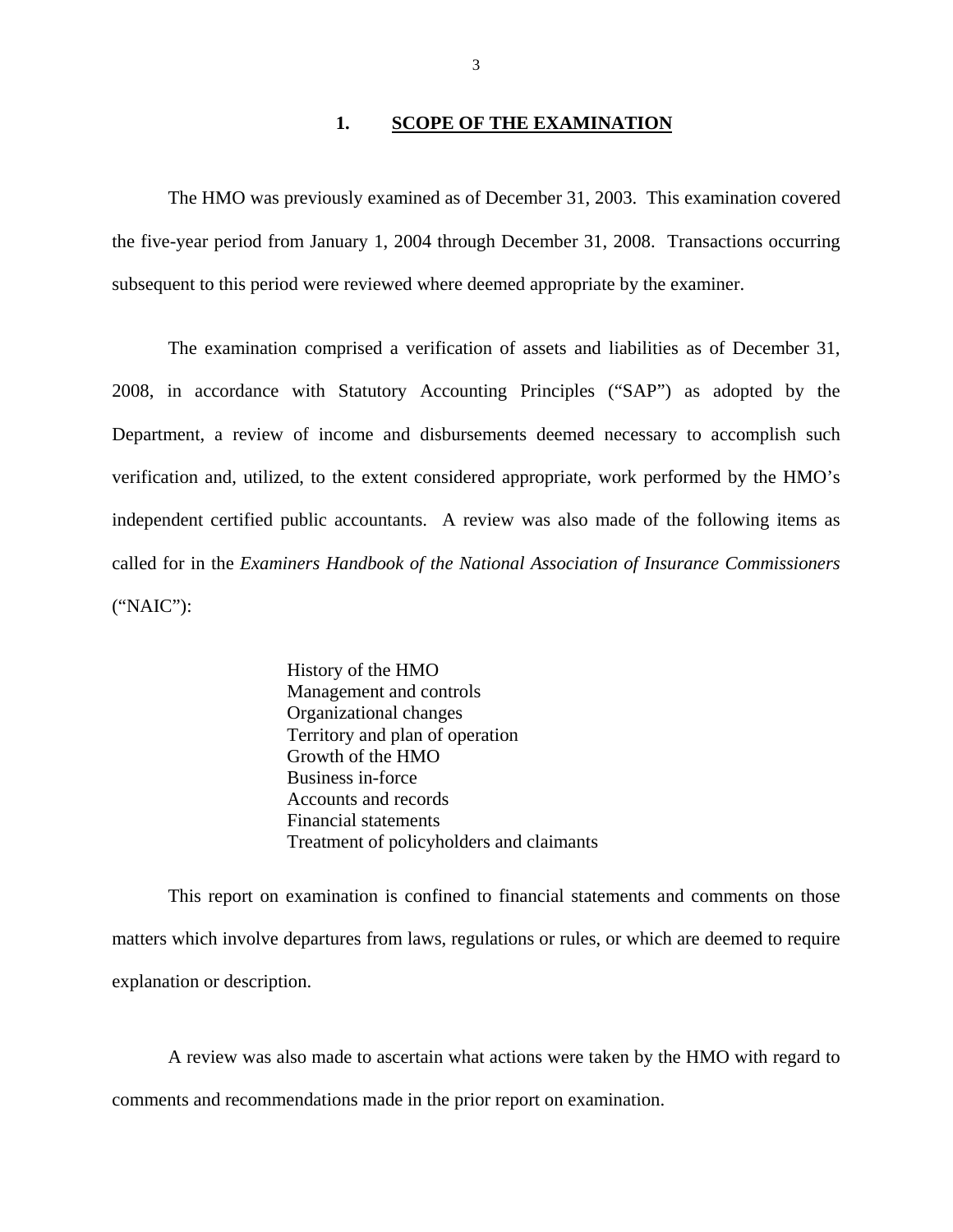### **2. DESCRIPTION OF THE HMO**

GHI HMO Select, Inc. d/b/a GHI HMO, commenced business on June 1, 1999, after Wellcare of New York, Inc., then a health maintenance organization licensed pursuant to Article 44 of the Public Health Law, sold its commercial business to GHI under an asset-purchase agreement. The HMO is a for-profit health maintenance organization licensed pursuant to the provisions of Article 44 of the New York Public Health Law, and is a wholly-owned subsidiary of GHI Services LLC, which in turn is a wholly-owned subsidiary of GHI.

On November 15, 2006, GHI and HIP were united under the leadership of the HIP Foundation, Inc. ("the Foundation"), the parent corporation of HIP, after having received regulatory approval from the New York State Insurance Department, and approval from the Boards of Directors of GHI and the Foundation. The Foundation is the sole corporate member of both companies. Also, on this date, the Foundation's name was changed to EmblemHealth, Inc. ("EmblemHealth"). At the outset, the Board of Directors of EmblemHealth included an equal number of directors from the HIP and GHI Boards of Directors.

On March 31, 2007, the New York State Legislature passed legislation as part of the New York State Budget that would allow the conversion of HIP and GHI into for-profit public companies and let the holding company EmblemHealth raise capital through the issuance of stock as a for-profit entity. As a result of the proposed conversion, The New York Public Asset Fund and The New York State Health Foundation, both created by the State of New York, will receive 100% of the fair market value of HIP and GHI determined at the time of Conversion, in the form of voting and non-voting common stock and the cash proceeds of a public offering of a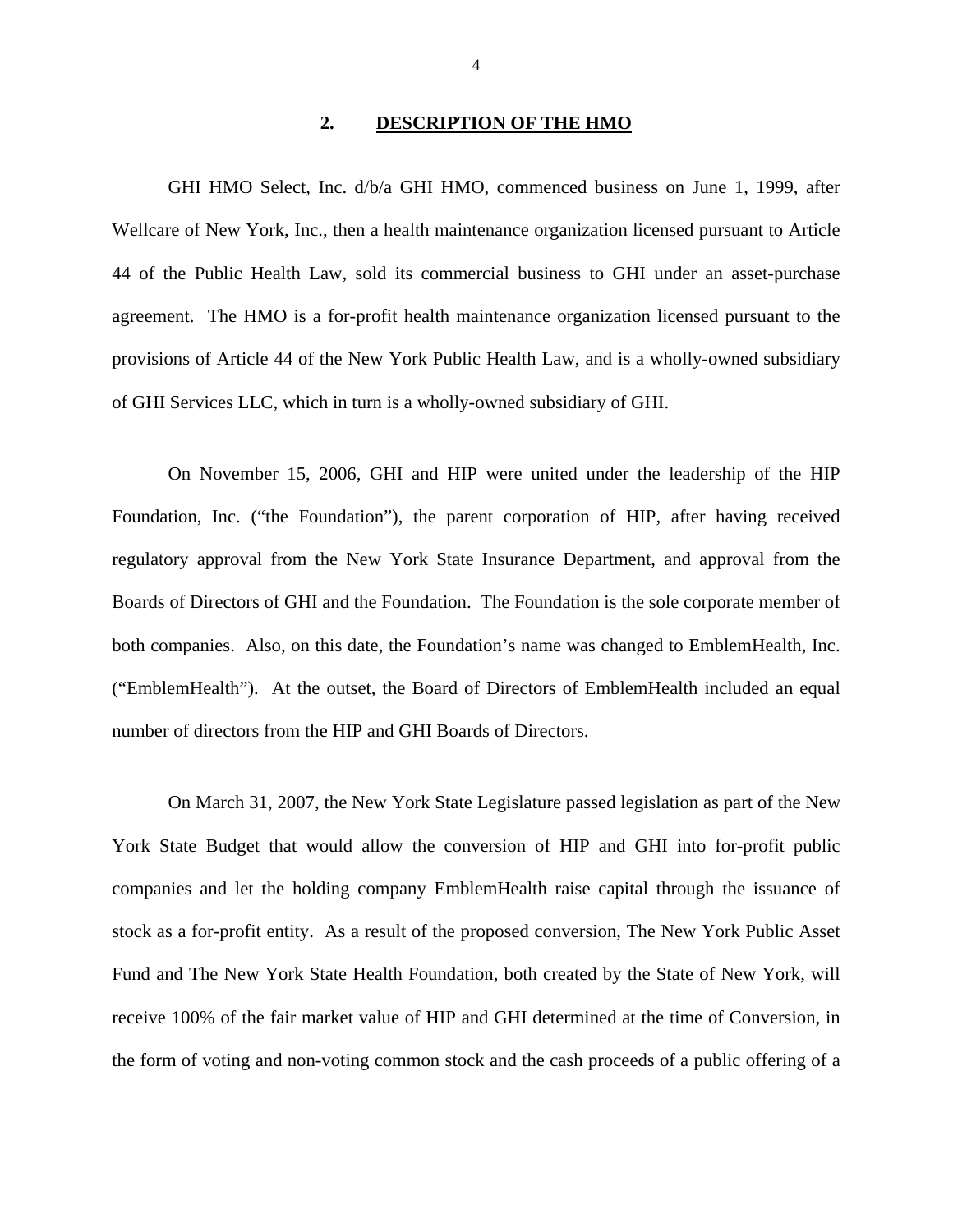<span id="page-6-0"></span>new for-profit holding company which, with its subsidiaries, will acquire or succeed to all of the assets and liabilities of HIP and GHI.

EmblemHealth Services Company, LLC ("EHS") was formed as a joint venture on March 6, 2007, to integrate various services of the corporate entities of EmblemHealth, Inc., including GHI HMO. Along with other corporate members of Emblem, the HMO receives management and other services from EHS. On January 1, 2008, GHI HMO's vendor agreements and employees were transferred to EHS. GHI HMO, along with the other Emblem corporate members, jointly guarantees the employee-related compensation liabilities of EHS.

The HMO operates as a Direct Contract Model HMO, and enters into agreements directly with individual primary care physicians or physician groups for the provision of health care services. The HMO also operates as an Independent Practice Association ("IPA") model HMO, where an enrollee's health care services are rendered by providers contracted under arrangements between the HMO and regional health care delivery networks, or IPAs.

GHI HMO offered Health Maintenance Organization, Point-of-Service, Healthy New York, Medicaid, Child Health Plus, and Family Health Plus products to a membership of 53,353 members at year-end 2008.

### A. Management and Controls

Pursuant to the HMO's charter and by-laws, management of the HMO is to be vested in a Board of Directors consisting of not less than three members. As of the examination date, the Board of Directors was comprised of eleven members. The HMO's Board members as of December 31, 2008 were as follows: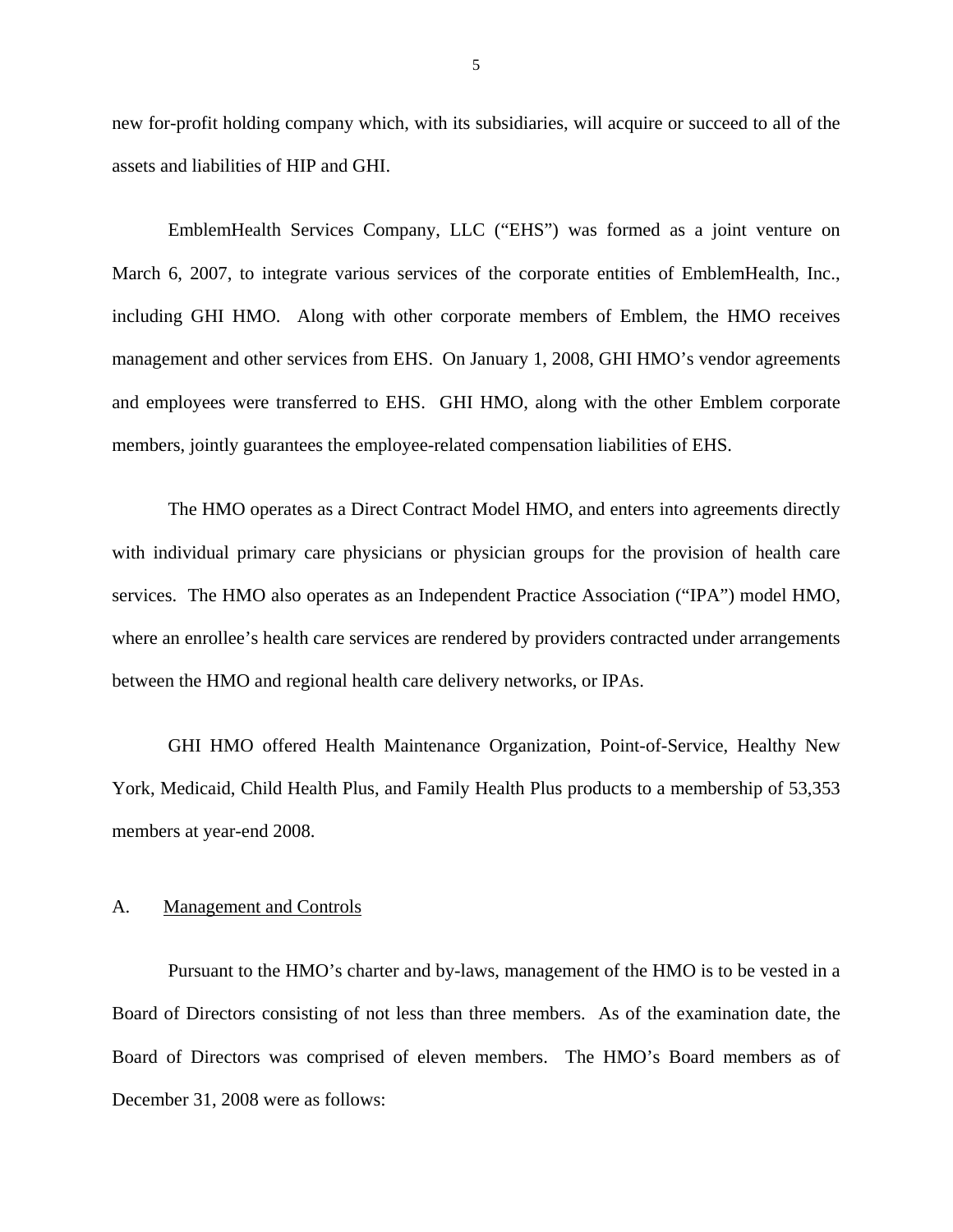| Name and Residence                 | <b>Principal Business Affiliation</b>         |
|------------------------------------|-----------------------------------------------|
| Frank J. Branchini                 | Chairman and Chief Executive Officer,         |
| New York, NY                       | Group Health Incorporated                     |
| <b>Yvonne Burgess-Reed</b>         | Director of Human Resources,                  |
| New York, NY                       | <b>New York State United Teachers</b>         |
| Gregory Floyd                      | President,                                    |
| New York, NY                       | <b>International Brotherhood of Teamsters</b> |
| Michael Herbert                    | President and Chief Executive Officer,        |
| New York, NY                       | <b>ConnectiCare</b>                           |
| <b>Howard Jones</b>                | Retired Professor,                            |
| New York, NY                       | City University of New York                   |
| Thomas Martinelli*<br>New York, NY | <b>Private Consultant</b>                     |
| Susan Matthews*<br>New York, NY    | <b>Private Consultant</b>                     |
| John Nelson*                       | Retired Vice President.                       |
| New York, NY                       | The Corporation of Yaddo                      |
| Aran Ron, M.D.                     | Chief Medical Officer,                        |
| New York, NY                       | GHI HMO Select, Inc.                          |
| Daniel D. Rubino                   | Chief Executive Officer,                      |
| New York, NY                       | Capital Group, LLC                            |
| Bernard Schayes, M.D.              | Physician,                                    |
| New York, NY                       | <b>Private Practice</b>                       |

 *York Health Department. Part 98-1.11(g)(1) of the Administrative Rules and Regulations of the New York Health \* Enrollee Representative as required by Part 98-1.11(g)(1) of the Administrative Rules and Regulations of the New Department provides that, "… no less than twenty percent (20%) of the individuals comprising the Board of Directors at any time shall be enrollees of the health maintenance organization operated by the corporation."* 

The minutes of all meetings of the Board of Directors and committees thereof held during the examination period were reviewed. All meetings were well attended, with each Board member attending at least one-half of the meetings they were eligible to attend.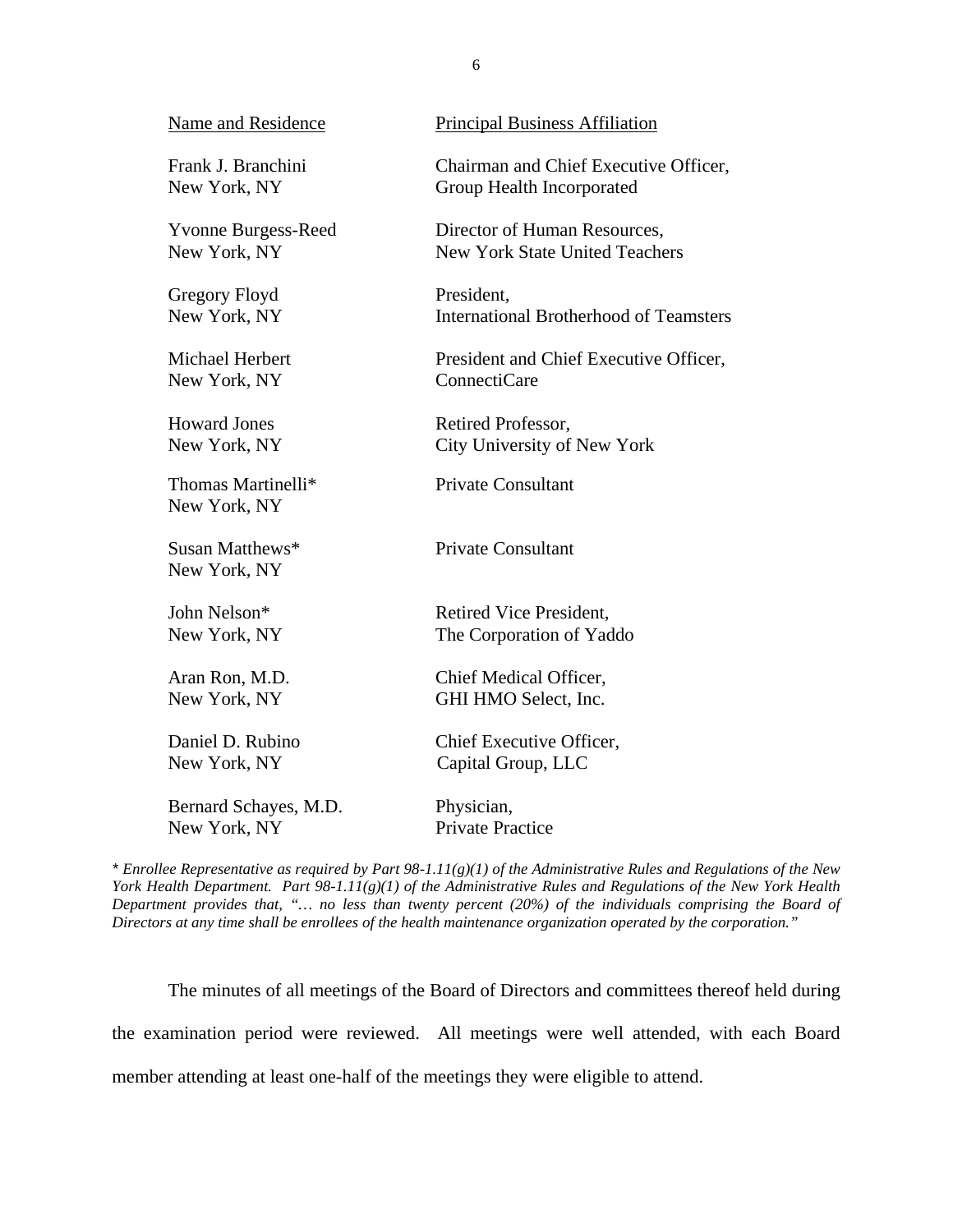It was noted that the HMO's management regularly receives reports summarizing the operations of the HMO, and holds regular Board meetings jointly with the HMO's Audit and Compliance committees.

According to its by-laws, the HMO's Board is required to meet once in each calendar year for an annual meeting and may hold additional special meetings as desired. This number of meetings required by the HMO's by-laws is not enough to ensure sufficient governance and proper oversight of the HMO's operations. The Board has a responsibility to meet regularly to consult and provide guidance to the HMO's management regarding the management of the business affairs of the HMO.

It was noted that the Board historically has met on at least a quarterly basis. However, it would be better corporate governance for the HMO to reflect its intentions to do so, by amending its by-laws to require the Board to meet at least quarterly.

It is recommended that the HMO's by-laws be changed to require the Board to meet at least quarterly.

The principal officers of the HMO as of December 31, 2008, were as follows:

Name Title

Frank J. Branchini William Mastro Michael Palmateer Aran Ron, M.D. William Yurkowski

President & Chief Executive Officer Corporate Secretary Treasurer & Chief Financial Officer Chief Medical Officer Executive Director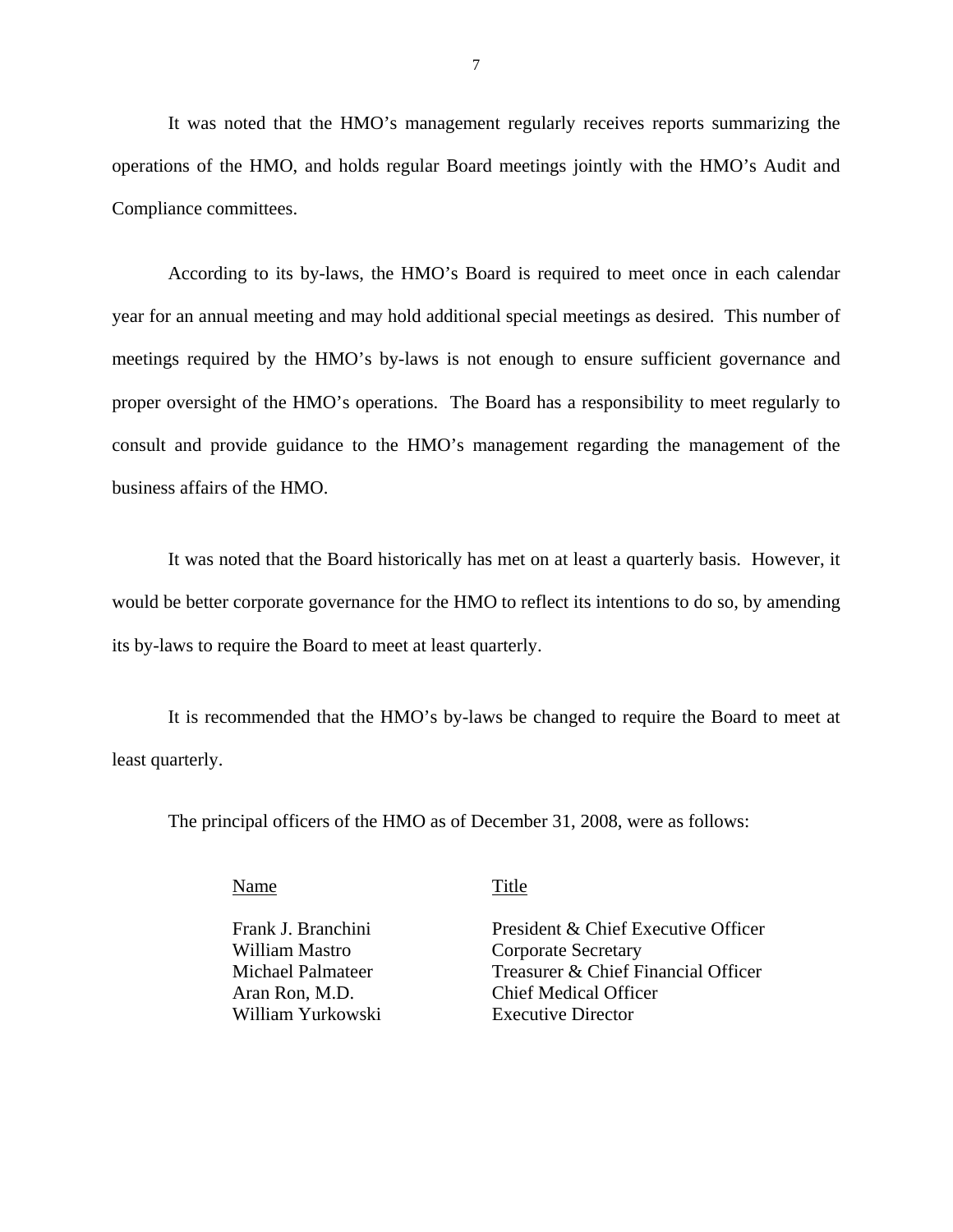Members of the HMO's Board have included officers of GHI, who also serve as officers of GHI HMO. During the examination period, there were three such Board members: Frank Branchini, Aran Ron, M.D. and Donna Lynne. Conflict of interest statements were received by GHI HMO from all of the GHI HMO Board members, including the aforementioned officers of GHI.

### B. Territory and Plan of Operation

As of December 31, 2008, the HMO held a certificate of authority to operate in the following twenty-eight (28) counties of New York State:

| Albany        | Greene        | Putnam      | Schoharie   |
|---------------|---------------|-------------|-------------|
| <b>Bronx</b>  | Kings         | Queens      | Suffolk     |
| <b>Broome</b> | Montgomery    | Rensselaer  | Sullivan    |
| Columbia      | <b>Nassau</b> | Richmond    | Ulster      |
| Delaware      | New York      | Rockland    | Warren      |
| Dutchess      | Orange        | Saratoga    | Washington  |
| Fulton        | Otsego        | Schenectady | Westchester |

As of the examination date, GHI HMO's Plan offerings included its health maintenance organization commercial plan, individual in-network and out-of-network Point-of-Service ("POS") plans, Healthy NY, Medicaid, Family Health Plus and Child Health Plus plans. The HMO issues coverage under its member contracts pursuant to Section 4406(2) of the New York Public Health Law, and is in compliance with the limitations contained therein. The HMO does not presently write Medicare or Medicaid Advantage contracts.

During the period January 1, 2004 through December 31, 2008, the HMO experienced a net increase in enrollment of 17,707 persons. An analysis of the increase in enrollment is set forth below: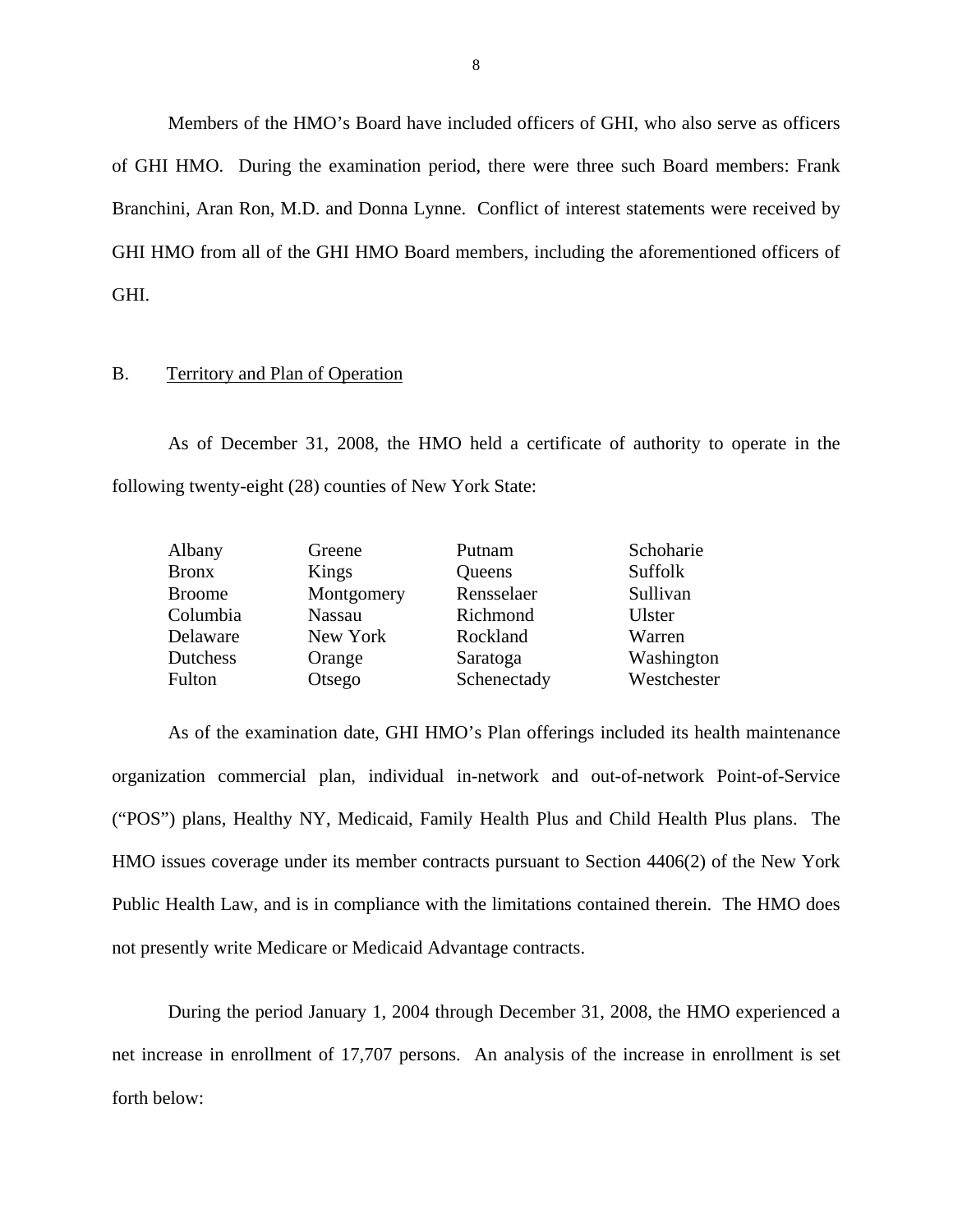|                             | 2004   | 2005   | 2006     | 2007    | 2008   |
|-----------------------------|--------|--------|----------|---------|--------|
| Enrollment, January $1st$   | 35,646 | 47,556 | 67,830   | 55,669  | 53,202 |
| Net Gain (Loss)             | 11,910 | 20.274 | (12,161) | (2,467) | 151    |
| Enrollment, December $31st$ | 47.556 | 67,830 | 55,669   | 53,202  | 53,353 |

# C. Reinsurance

GHI HMO did not assume any reinsurance during the examination period.

In 2007 and 2008, the HMO ceded risk to one reinsurer, ACE American Insurance Company, LLC ("ACE"), an authorized reinsurer, covering the Commercial Health Maintenance Organization, Commercial Point-of-Service, Family Health Plus, and Child Health Plus lines of business.

In calendar years 2004 through 2006, GHI HMO ceded reinsurance to Allianz Life Insurance Company of New York ("Allianz"), an authorized reinsurer, through specific excessof-loss reinsurance agreements. The contract with Allianz expired December 31, 2006 and reinsurance coverage with that entity was discontinued.

The reinsurance in place during the examination period was as follows:

| Year | Reinsurer  | Deductible | <b>Excess of Loss</b> | Limit       |
|------|------------|------------|-----------------------|-------------|
| 2004 | Allianz    | \$100,000  | 90% xs \$100,000      | \$1,000,000 |
| 2005 | Allianz    | \$125,000  | 90% xs \$125,000      | \$1,000,000 |
| 2006 | Allianz    | \$125,000  | 90% xs \$125,000      | \$1,000,000 |
| 2007 | ACE        | \$400,000  | 90% xs \$400,000      | \$1,000,000 |
| 2008 | <b>ACE</b> | \$400,000  | 90% xs \$400,000      | \$2,000,000 |

Starting in 2007, the HMO entered into a reinsurance agreement with ACE. During the

9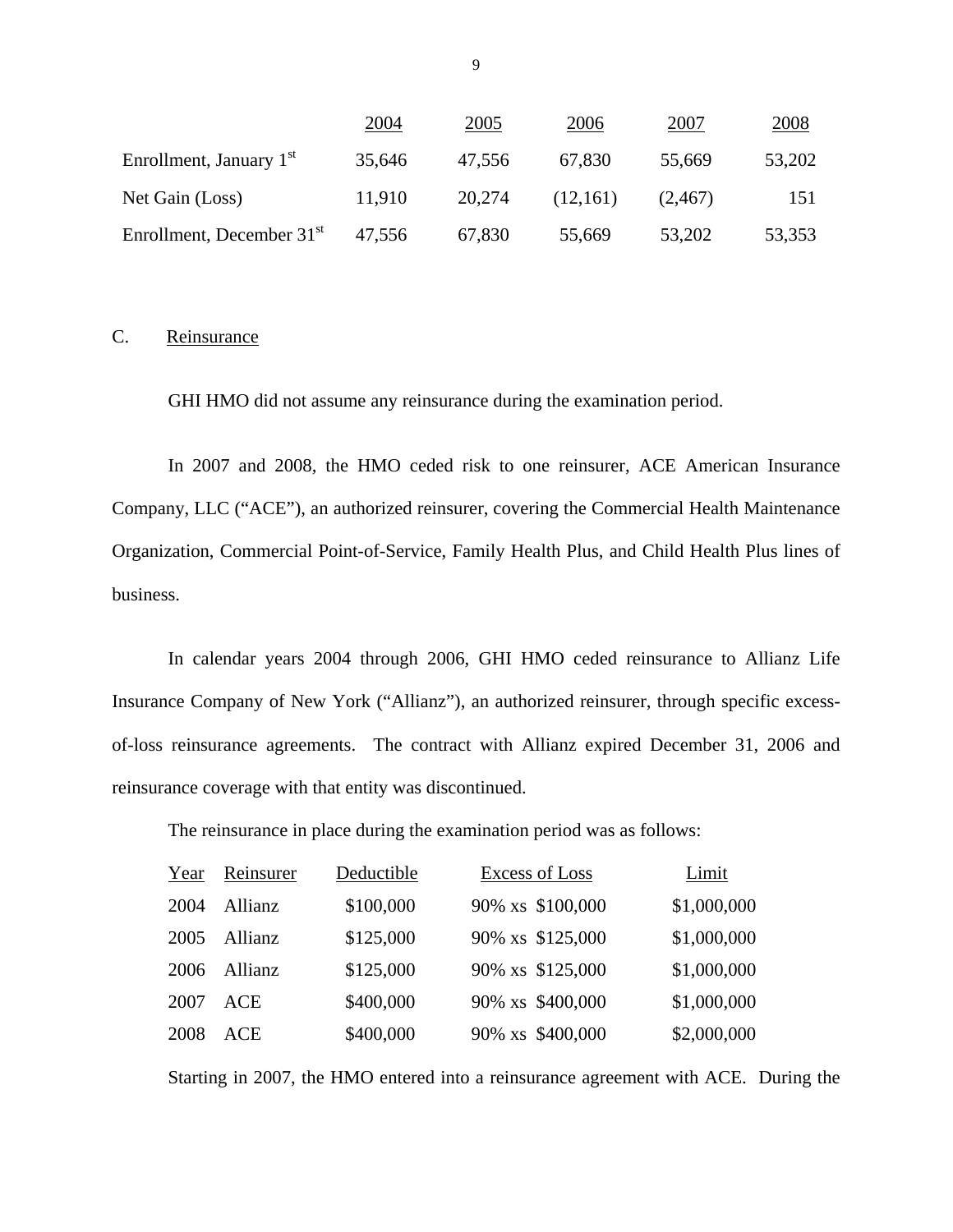examination period, the HMO's deductible increased from \$100,000 to \$400,000. Coinsurance is the percentage amount covered by the reinsurer after the deductible has been met. Therefore, under the terms of the specific excess-of-loss agreement with ACE, GHI HMO was reimbursed at 90% for claims paid per member, per year (excluding physician and prescription drug service costs) after the deductible was applied. Payments were subject to a \$2,000,000 lifetime cap.

An outline of the reinsurance agreement in effect at December 31, 2008, is as follows:

| Type of Reinsurance     |                       |                         |                               |
|-------------------------|-----------------------|-------------------------|-------------------------------|
| Coverage                | Coverage              | Cession                 | Reinsurer                     |
|                         |                       |                         |                               |
| Specific Excess-of-Loss | <b>Commercial HMO</b> | 90% excess of \$400,000 | <b>ACE American Insurance</b> |
|                         |                       | up to \$2,000,000       | Company, LLC                  |
| Specific Excess-of-Loss | <b>Healthy NY</b>     | 90% excess of \$400,000 | <b>ACE American Insurance</b> |
|                         |                       | up to \$2,000,000       | Company, LLC                  |
| Specific Excess-of-Loss | <b>FHP HMO</b>        | 90% excess of \$400,000 | <b>ACE American Insurance</b> |
|                         |                       | up to \$2,000,000       | Company, LLC                  |
| Specific Excess-of-Loss | Child Health Plus     | 90% excess of \$400,000 | <b>ACE American Insurance</b> |
|                         |                       | up to \$2,000,000       | Company, LLC                  |

Subsequent to December 31, 2008, a reinsurance contract change was adopted. The new contract with ACE reimburses the HMO for 90% per covered person for claims in excess of the deductible, \$400,000, on those claims received prior to October 1, 2009. After October 1, 2009, ACE reimbursed 50% of paid claims in excess of the \$400,000 deductible. In addition, the lifetime cap was reduced from \$2,000,000 to \$1,000,000 per covered member, for all lines of business.

The reinsurance agreements with Allianz and ACE contained the insolvency wording required by Section 1308(a)(2)(A)(i) of the New York Insurance Law.

D. Holding Company System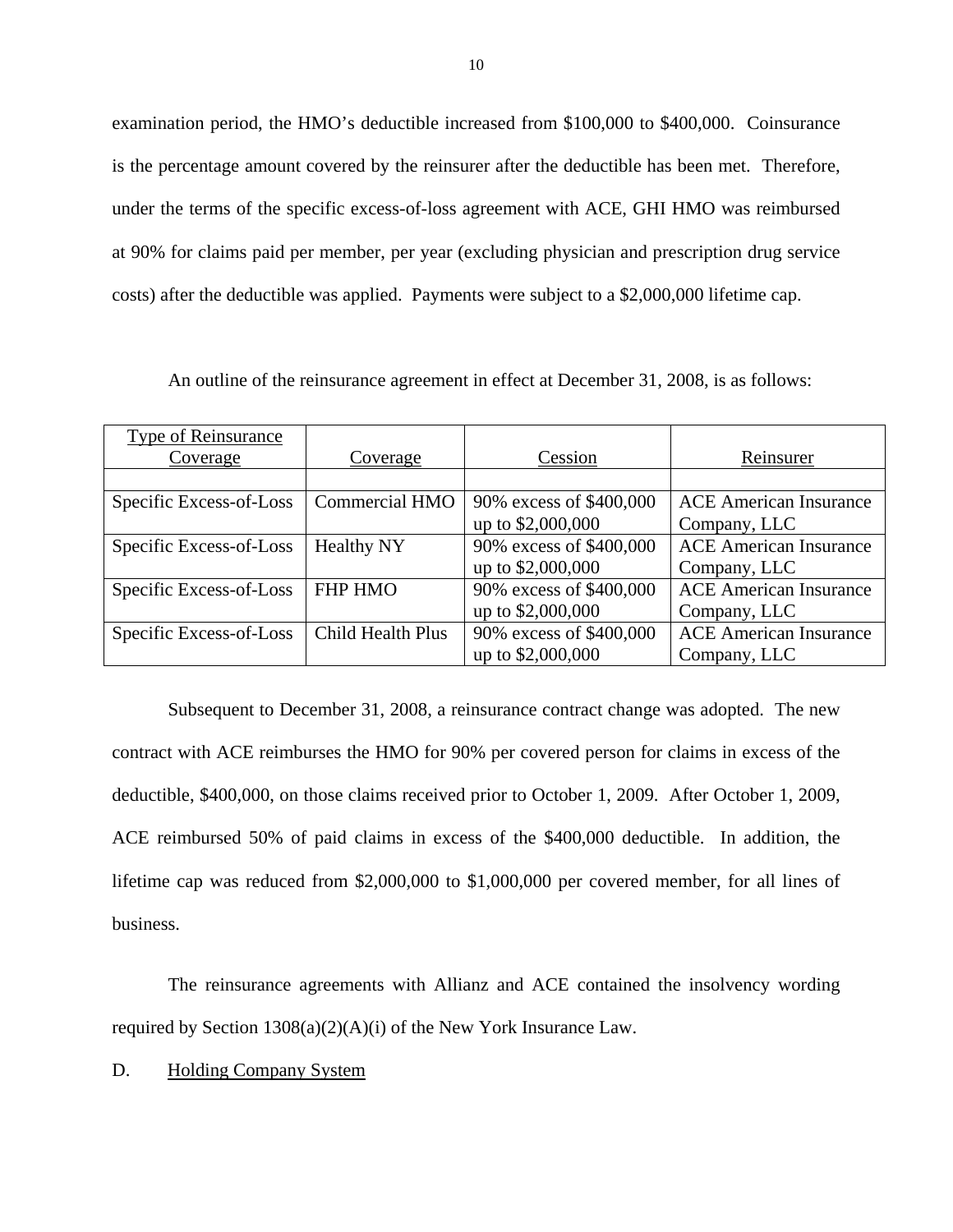<span id="page-12-0"></span>GHI HMO is a controlled HMO under the definitions set forth in Part 98-1.2(l) of the Administrative Rules and Regulations of the Health Department (10 NYCRR 98-1.2(l)). The HMO filed the holding company documents required by Part 98.1-16(e) of the Administrative Rules and Regulations of the Health Department during the examination period. The HMO is a wholly-owned subsidiary of GHI Services, LLC, which in turn is a wholly-owned subsidiary of GHI.

The structure of the holding company as of the examination date is as follows:



The HMO is party to a management services agreement with GHI, approved by the New York State Health Department, that grants access to the use of GHI's management services,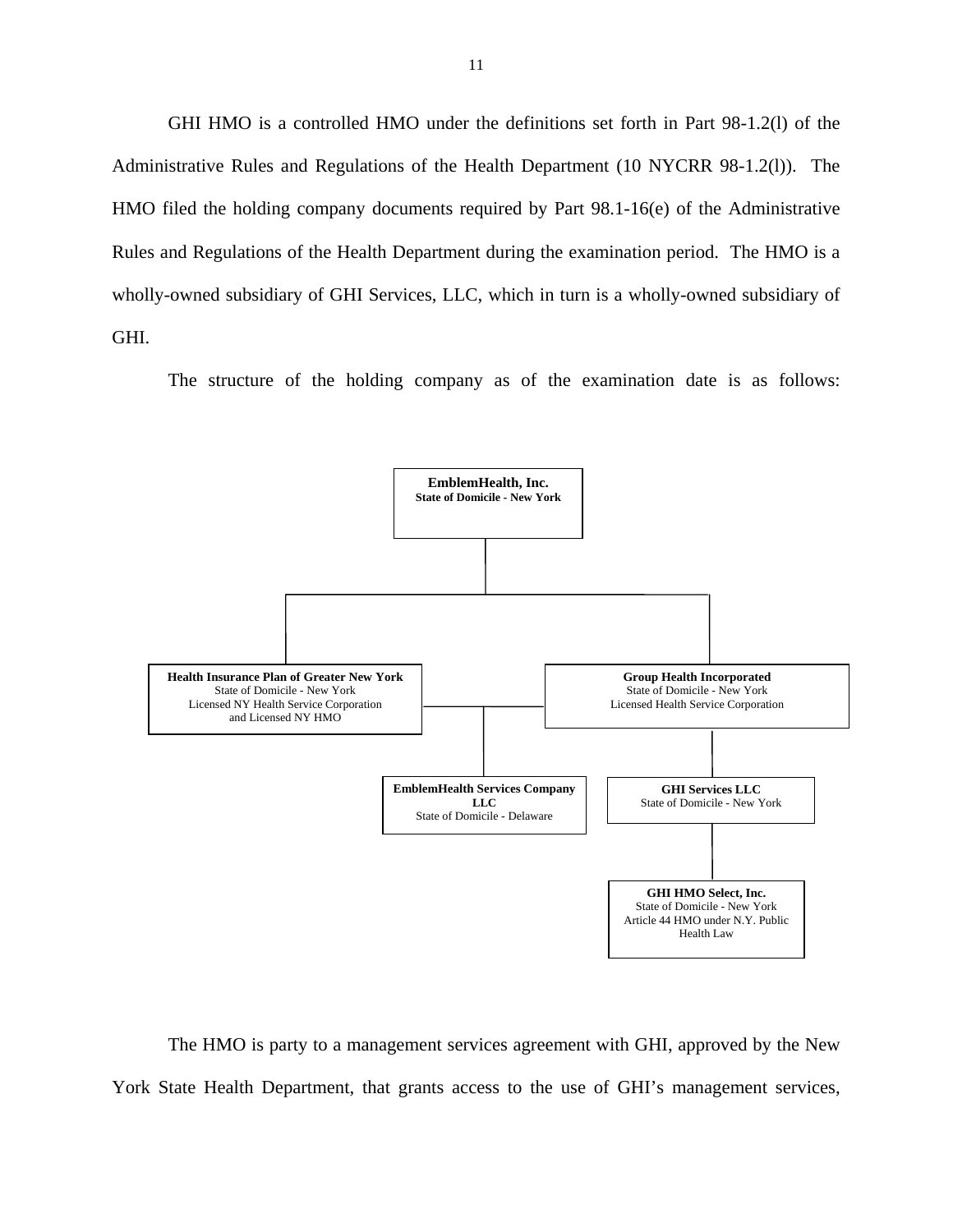including, but not limited to: hiring, budgeting, marketing, underwriting, fraud detection, and disaster recovery. Emblem Health Services Company, LLC ("EHS") assumed the vendor agreements and employees from GHI HMO in January 2008. In addition, GHI HMO receives management and other services from EHS subject to an Inter-company Administrative Services Agreement, approved by the New York State Health Department and filed with the New York State Insurance Department. Such inter-company agreement states that EHS will provide services to GHI HMO in the areas of: accounting, banking, treasury operations, investment, underwriting, rate and forms filing, claims processing, utilization review, information systems, personnel services, public relations, and provider credentialing.

GHI HMO entered into an Inter-company Tax Allocation Agreement with GHI and GHI Services, LLC that was effective June 1, 1999. At the time of the previous examination, it was noted that the HMO had not obtained formal approval from the Department relative to such agreement. Such agreement was subsequently filed with the Department and was approved by the Department on March 7, 2006.

Part 98-1.10(c) of the Rules and Regulations of the New York State Health Department states, in part:

> "(c)…Thirty days prior notice to the commissioner and…the superintendent, is required before entering into the following transactions between a controlled MCO and any person in its holding company system: a reinsurance agreement or an agreement for rendering services on a regular or systematic basis…"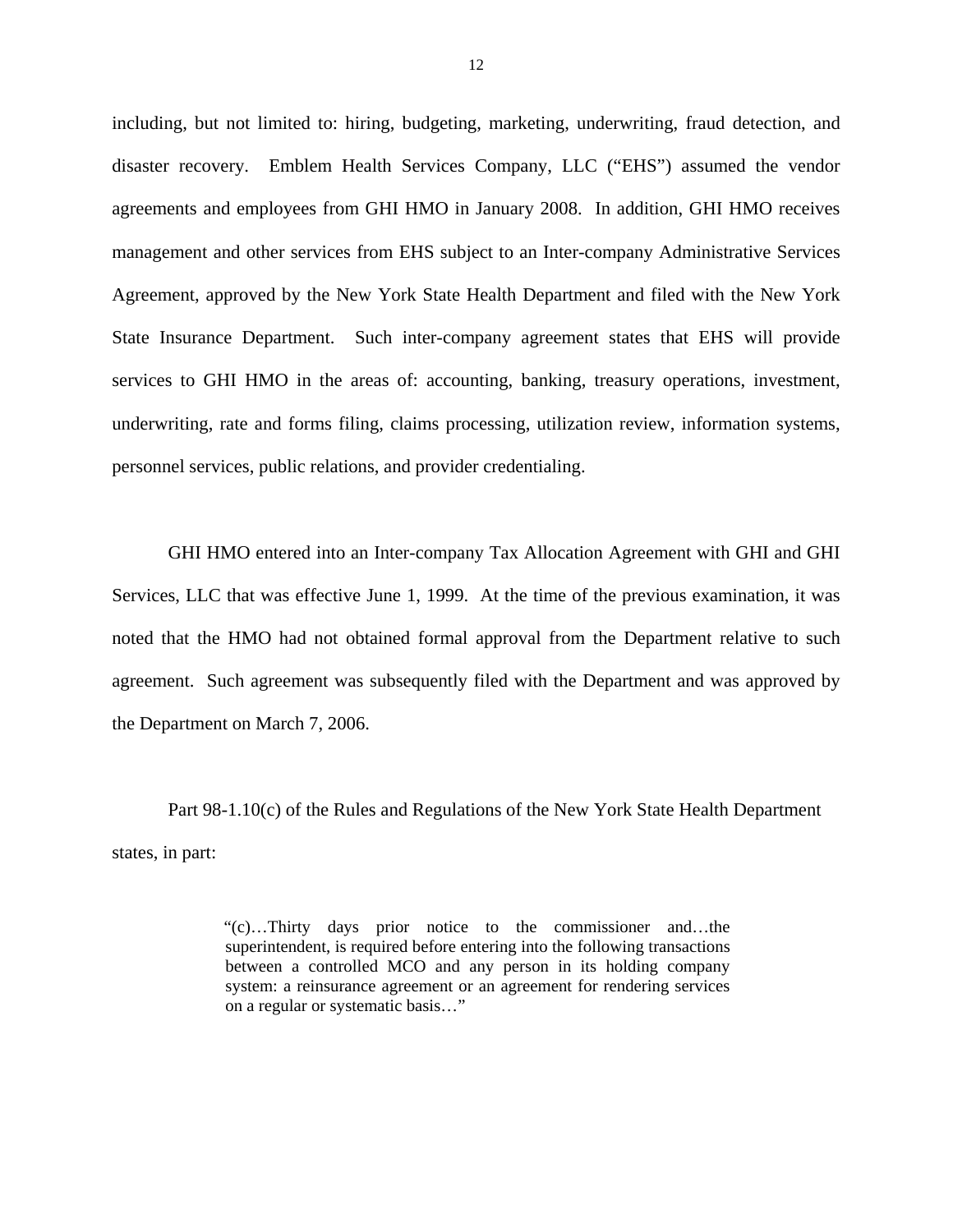Department Circular Letter No. 33 (1979) requires that every domestic insurer notify the Department within 30 days of electing to participate in a consolidated tax return, and submit a copy of the tax allocation agreement with such notification.

Department Circular Letter No. 33 (1979) states in part:

 "Pursuant to the provisions of Section 27 of the Insurance Law every domestic insurer is directed to notify this Department within 60 days of this circular letter if it participates in a consolidated tax return and to submit a copy of its tax allocation agreement with such notification. Any domestic insurer which currently does not participate in a consolidated tax return shall file a copy of its tax allocation agreement with this Department within 30 days of electing to do so. Furthermore, notification to this Department should be given within 30 days of any amendment to or termination of a tax allocation agreement…"

It is recommended that the HMO effectuate controls to ensure that all agreements are filed with the Department in accordance with the requirements of Part 98-1.10(c) of the Rules and Regulations of the New York State Health Department and, with regard to tax allocation agreements, in accordance with Department Circular Letter No. 33 (1979).

The HMO reported on its balance sheet, as of December 31, 2008 an amount of \$5,350,000 for surplus notes (Section 1307 Loans) received from GHI. Additionally, the HMO appropriately reported aggregate interest of \$3,766,368 relative to such loan amount within a footnote to its 2008 balance sheet and within its filed annual statements during the period under review.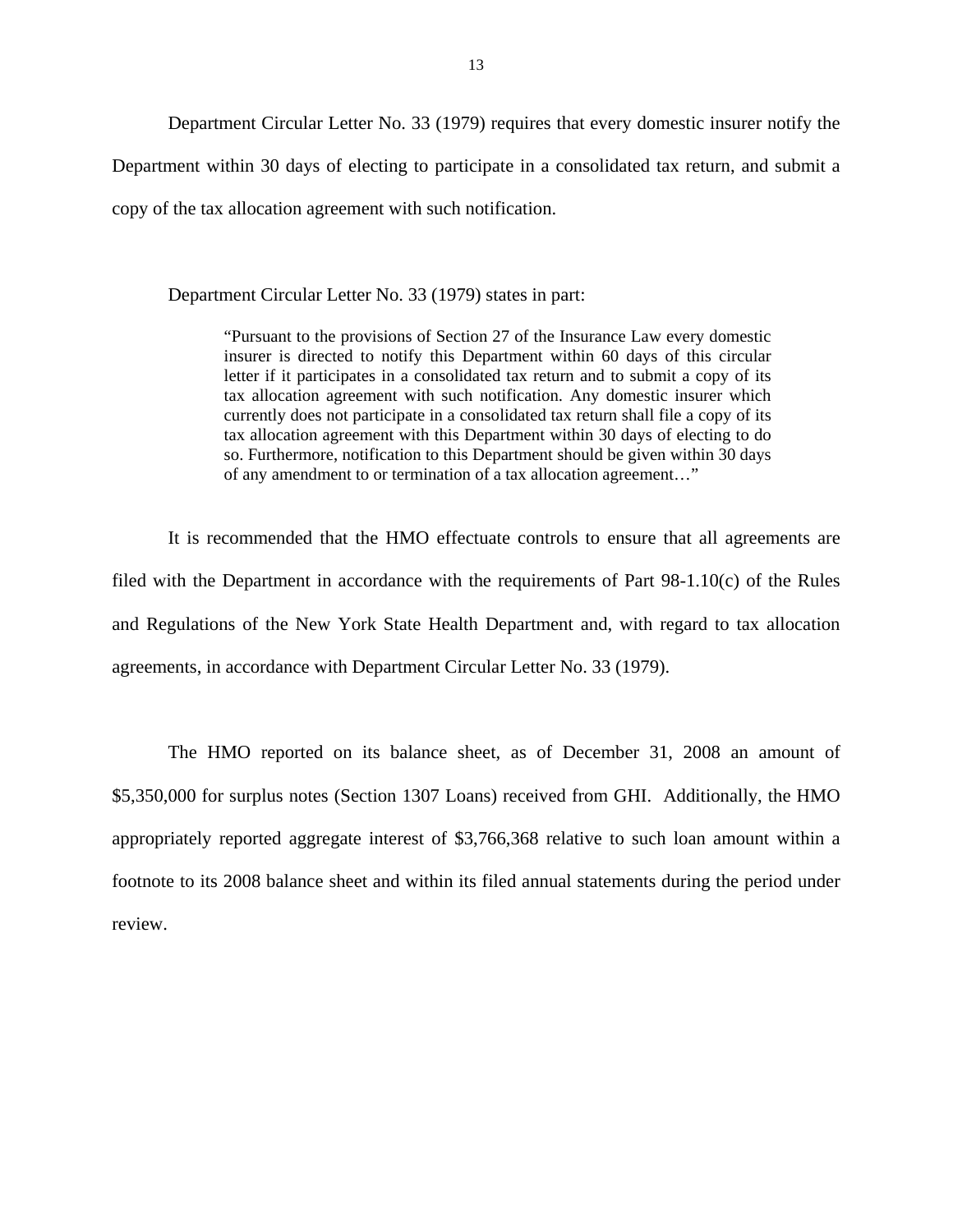# E. Significant Operating Ratios

The underwriting ratios presented below are on an earned-incurred basis and encompass the five-year period covered by this examination:

|                                 | <b>Amounts</b> | Ratios     |
|---------------------------------|----------------|------------|
| Claims                          | \$755,825,390  | 88.92%     |
| Claim adjustment expenses       | 28,013,360     | 3.30%      |
| General administrative expenses | 87,875,501     | 10.34%     |
| Net underwriting loss           | (21,703,603)   | $(2.55)\%$ |
| Premium Revenue                 | \$850,010,648  | 100.00%    |

The following ratios were computed as of December 31, 2008, based upon the financial performance results of the HMO:

| Ratio                                                 |             |
|-------------------------------------------------------|-------------|
| Net Change in Capital and Surplus                     | $(26.52)\%$ |
| Liquid Assets & Receivables to Current<br>Liabilities | 112.60%     |
| Premium and Risk Revenue to Capital                   |             |
| and Surplus                                           | 14.1 to 1   |
| <b>Medical Loss Ratio</b>                             | 90.82%      |
| <b>Combined Loss Ratio</b>                            | 107.60%     |
| <b>Administrative Expense Ratio</b>                   | 15.06%      |
| Profit Margin Ratio                                   | $(5.80)\%$  |
|                                                       |             |

The above ratios fall beyond the benchmark ranges set forth in the Fast Analysis Solvency Tools ("FAST") scoring ratios of the National Association of Insurance Commissioners ("NAIC"). These ratios reflect the underwriting losses of the HMO during the examination period.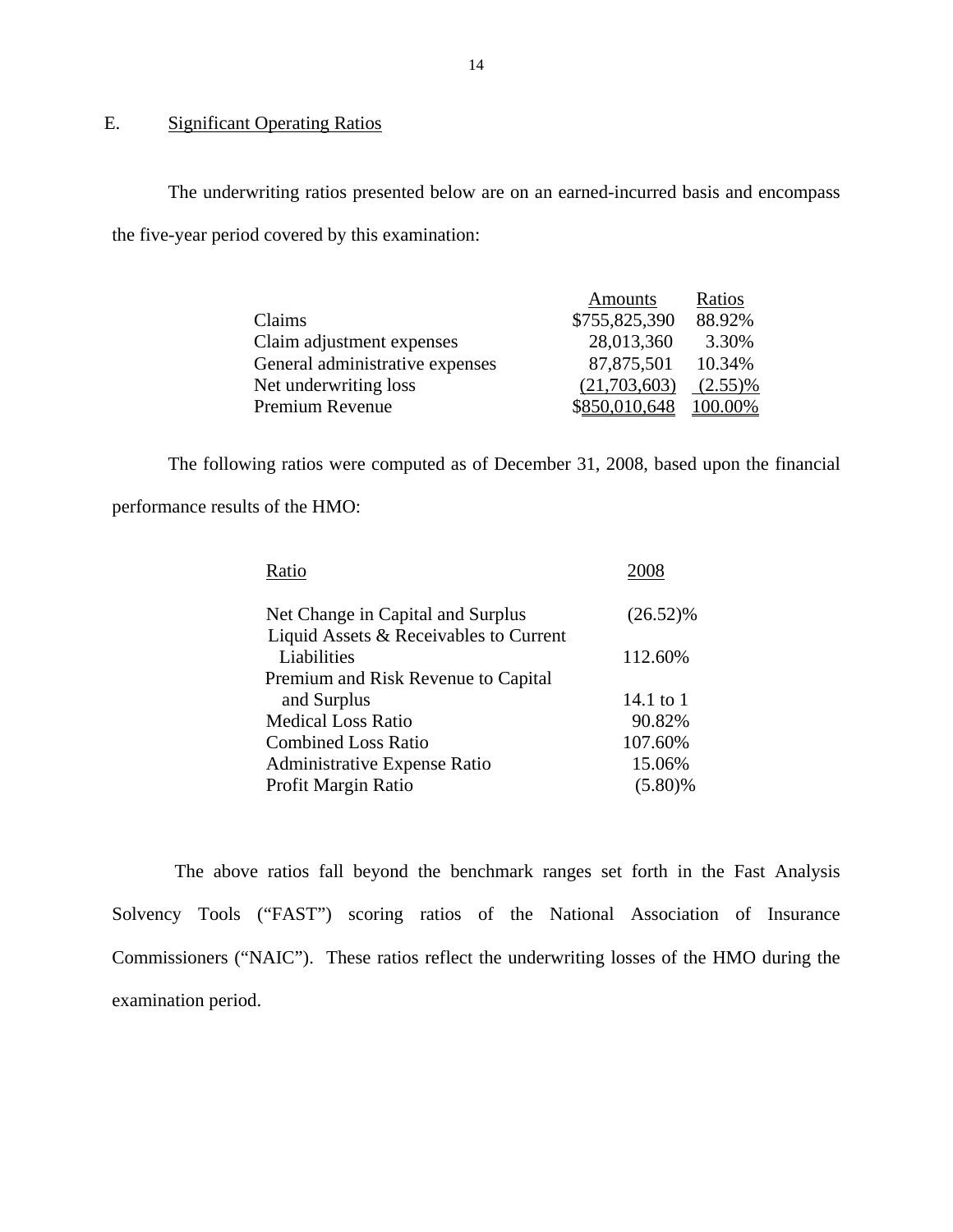### <span id="page-16-0"></span>F. Investment Activities

The HMO has a written investment policy with specific guidelines as to the quality, maturity and the diversification of investments. The HMO's investments are reviewed and approved quarterly by its Board of Directors.

### G. Accounts and Records

The HMO is subject to the terms of an Inter-company Management Services Agreement ("MSA") with GHI, identified as a management services organization ("MSO") within the agreement, dated March 1, 2007. As part of that agreement, GHI provides management services (see Item 2D of this Report) to the HMO in exchange for a fee described in 'Exhibit A' of the agreement. Exhibit A of the MSA reads in part:

> *standards and accounting practices. Without limiting the generality of the "…Plan shall pay MSO a fee equal to the costs incurred by MSO in providing the services specified in Section 3 of this Agreement. Fees shall be consistent with the requirements of NAIC SSAP No. 70; fees will be determined based upon actual costs and will not be based upon losses or gains. MSO shall allocate a portion of any of its costs not solely attributable to the Plan, including overhead costs, in accordance with customary industry foregoing, a portion of the cost of salaries and other benefits payable to the MSO employees who provide services to the Plan shall be allocated to the Plan in accordance with the percentage of such employees' time spent on Plan activities..."*

The HMO accrues the management fee as a payable to GHI, and in turn, uses the accrued amount as an offset to actual expenses within its expense allocation methodology. In addition to this accounting of the management fee, the HMO includes certain other accruals within its allocation methodology; such as: advertising, accrued salaries and benefits, other intangible expenses, and local prepaid taxes.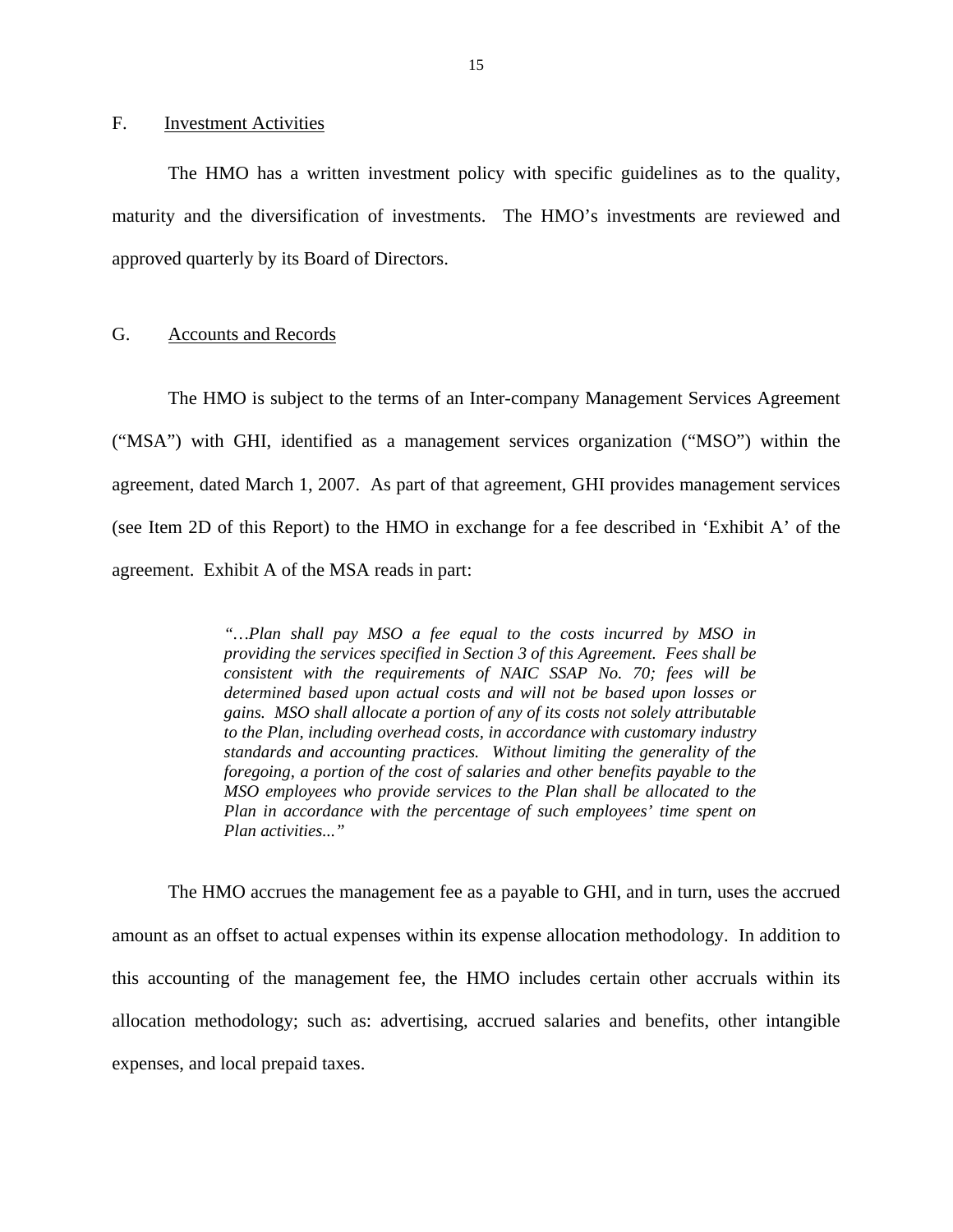Paragraphs 8 and 9 of the Statement of Statutory Accounting Principles ("SSAP") No. 70 of the NAIC Accounting Practices and Procedures Manual state in part:

> "(8) Many entities operate within a group where personnel and facilities are shared. Shared expenses, including expenses under the terms of a management contract, shall be apportioned to the entities incurring the expense as if the expense had been paid solely by the incurring entity. The apportionment shall be completed based upon specific identification to the entity incurring the expense. Where specific identification is not feasible apportionment shall be based upon pertinent factors or ratios.

> (9) Any basis adopted to apportion expenses shall be that which yields the most accurate results and may result from special studies of employee activities, salary ratios, premium ratios or similar analyses…"

The HMO uses total direct expenses as the basis to allocate inter-company management fee charges. Under this methodology, the HMO uses these direct expenses to allocate a net credit (reimbursement) relating to the inter-company service agreement. The HMO includes all expenses (including credit balances) in its direct expense allocation methodology. The effect of the HMO's treatment of the "credit balances" in its calculation could reduce the basis with which those expenses are allocated. The impact of the allocated amounts does not rise to the level of a material change in reported amounts. However, the inclusion of the credit balances in the allocation of direct expenses by the HMO is a methodology that may not yield the most accurate result.

It is recommended that the HMO revise its accounting treatment of certain accrued expense items (i.e., credit balances) contained in the reconciliation of items settled under its Inter-company Management Services Agreement, in order to produce more accurate financial statement reporting results.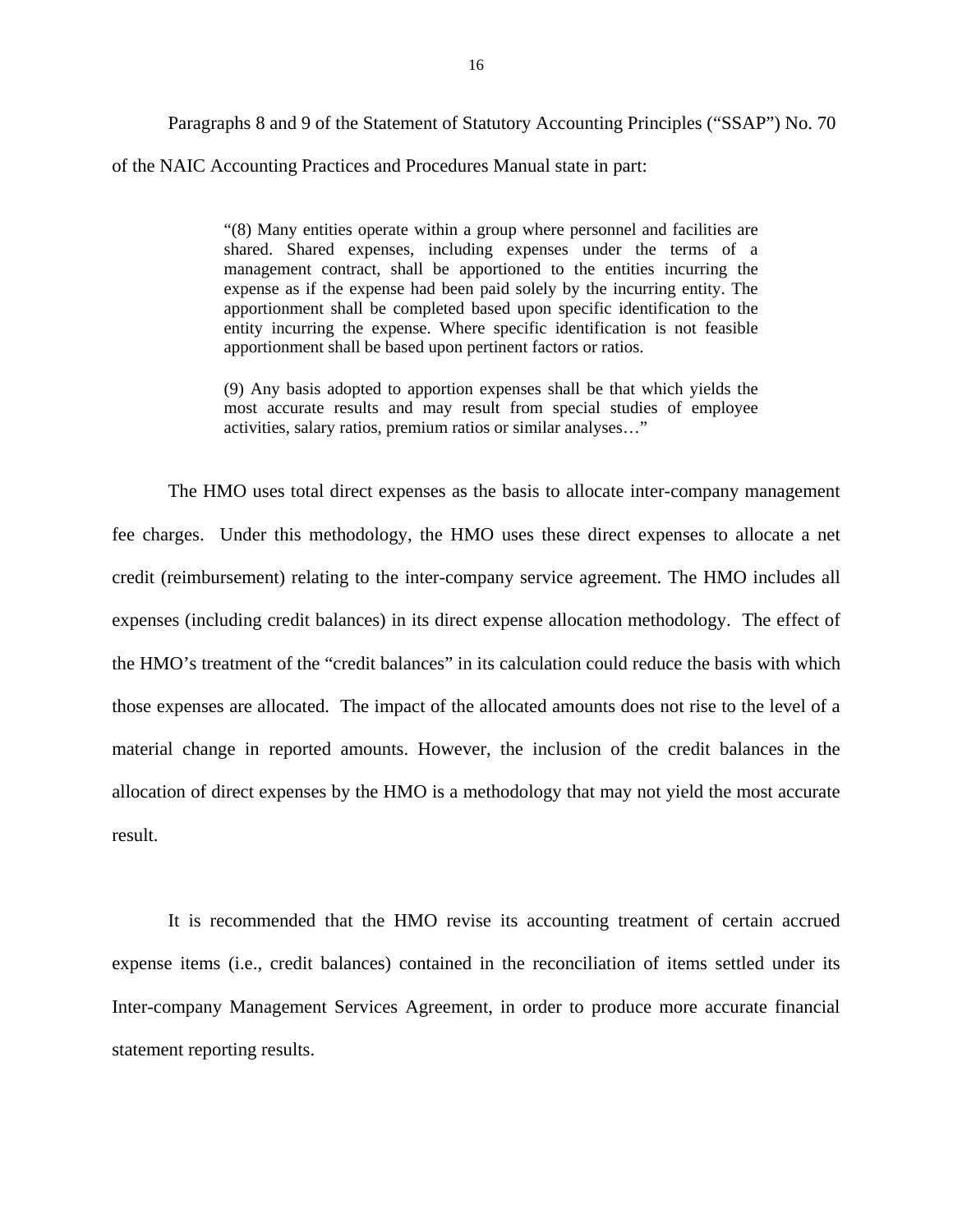# **3. FINANCIAL STATEMENTS**

# A. Balance Sheet

The following compares the assets, liabilities and capital and surplus as determined by this examination to those reported by the HMO in its December 31, 2008 filed annual statement:

| <b>Assets</b>                                         | Examination      | <b>HMO</b>                  | <b>Surplus</b><br>Increase/<br>(Decrease) |
|-------------------------------------------------------|------------------|-----------------------------|-------------------------------------------|
| <b>Bonds</b>                                          |                  | $$22,408,425$ $$22,408,425$ |                                           |
| <b>Stocks</b>                                         | 1,325,230        | 1,325,230                   |                                           |
| Cash, cash equivalents, and short-term                |                  |                             |                                           |
| investments                                           | 3,325,881        | 3,325,881                   |                                           |
| Investment income due and accrued                     | 106,809          | 106,809                     |                                           |
| Uncollected premiums                                  | 13,126,766       | 13,126,766                  |                                           |
| Amounts recoverable from reinsurers                   | 180,000          | 180,000                     |                                           |
| Current federal and foreign income tax                |                  |                             |                                           |
| recoverable and interest thereon                      | 1,363,137        | 1,363,137                   |                                           |
| Net deferred tax asset                                | 163,131          | 163,131                     |                                           |
| Receivables from parent, subsidiaries                 |                  |                             |                                           |
| and affiliates                                        | 42,712           | 42,712                      |                                           |
| Health care receivables                               | 2,693,131        | 2,693,131                   |                                           |
| Aggregate write-ins for other than<br>invested assets | 6,862,730        | 6,862,730                   |                                           |
| Total assets                                          | 51,597,952<br>S. | S.<br>51,597,952            |                                           |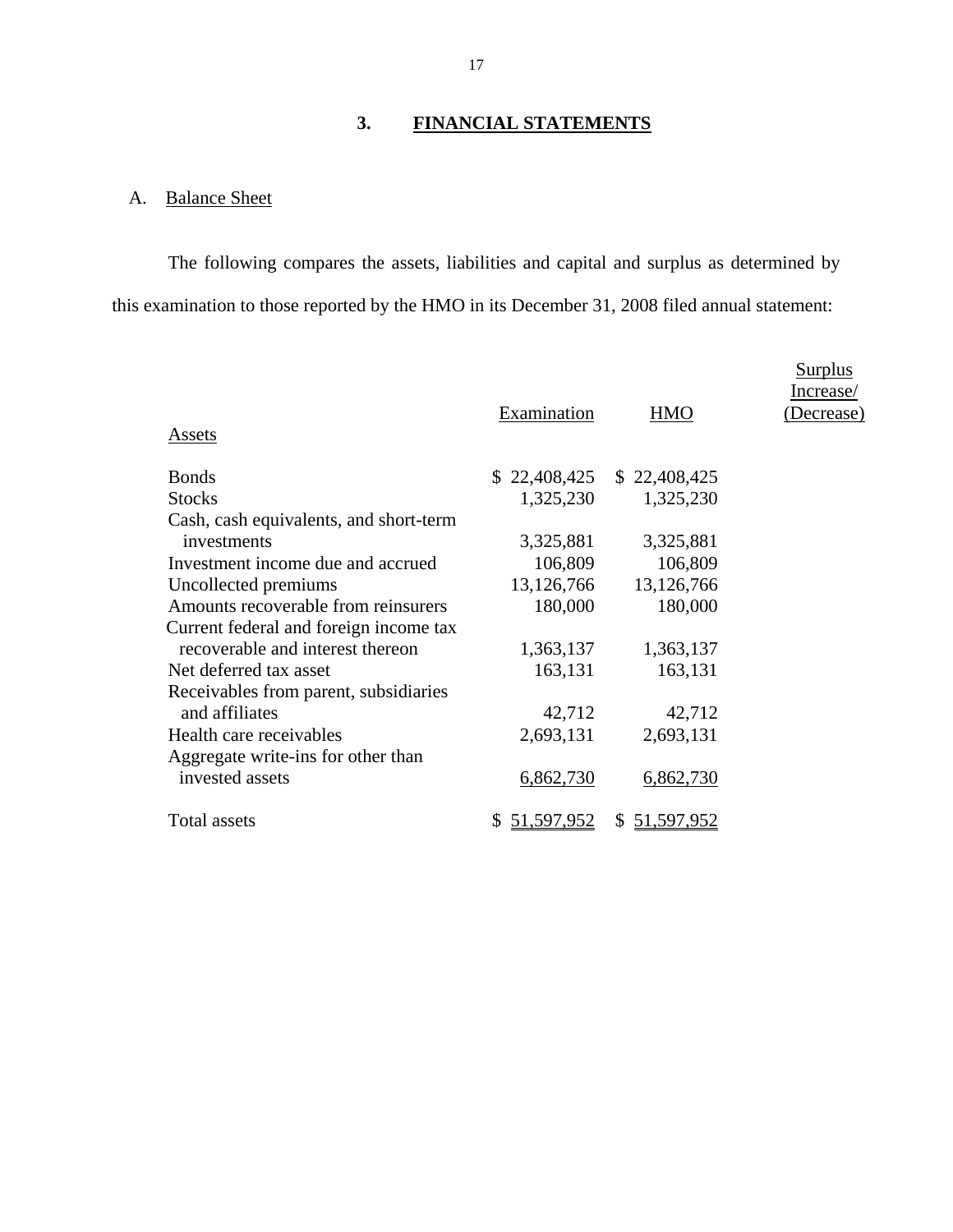|                                        | Examination      | <b>HMO</b>   | <b>Surplus</b><br>Increase/<br>(Decrease) |
|----------------------------------------|------------------|--------------|-------------------------------------------|
| Liabilities                            |                  |              |                                           |
| Claims unpaid                          | \$20,094,357     | \$25,579,618 | $\mathbb{S}$<br>5,485,261                 |
| Accrued medical incentive pool and     |                  |              |                                           |
| bonus amounts                          | 122,980          | 122,980      |                                           |
| Unpaid claims adjustment expenses      | 945,158          | 945,158      |                                           |
| Aggregate health policy reserves       | 3,063,876        | 3,063,876    |                                           |
| Premiums received in advance           | 1,847,431        | 1,847,431    |                                           |
| General expenses due or accrued        | 3,767,685        | 3,767,685    |                                           |
| Amounts withheld or retained for the   |                  |              |                                           |
| account of others                      | 69,058           | 69,058       |                                           |
| Amounts due to parent, subsidiaries    |                  |              |                                           |
| and affiliates                         | 1,901,089        | 1,901,089    |                                           |
| Payable for securities                 | 1,025,375        | 1,025,375    |                                           |
| Aggregate write-ins for other          |                  |              |                                           |
| liabilities                            | 409,382          | 409,382      |                                           |
| <b>Total liabilities</b>               | 33,246,391<br>\$ | \$38,731,652 | \$5,485,261                               |
| <b>Capital and Surplus</b>             |                  |              |                                           |
| Common capital stock                   | \$<br>10         | \$<br>10     |                                           |
| Gross paid in and contributed surplus  | 47,640,000       | 47,640,000   |                                           |
| Surplus notes                          | 5,350,000        | 5,350,000    |                                           |
| Contingency reserves                   | 15,490,385       | 15,490,385   |                                           |
| Unassigned funds (surplus)             | (50, 128, 833)   | (55,614,094) | \$5,485,261                               |
| Total capital and surplus              | \$<br>18,351,562 | \$12,866,301 | 5,485,261<br>\$                           |
| Total liabilities, capital and surplus | \$<br>51,597,953 | \$51,597,953 |                                           |

Note 1: The Internal Revenue Service did not audit the tax returns filed by the HMO for the period of the examination. The examiner is unaware of any potential exposure of the HMO to any further assessment, and no liability has been established herein relative to such contingency.

 The November 2006 affiliation between HIPNY and GHI did not change the federal consolidated group of GHI consolidated return. Upon the affiliation, the GHI federal consolidated group was not terminated nor did any and GHI HMO. As HIPNY is a 501(c)(4) federally tax exempt entity, it is ineligible to be included in a federal HIPNY entity become a part of the GHI consolidated group.

Note 2: No liability appears in the balance sheet for loans totaling \$5,350,000 and interest accrued thereon in the amount of \$3,766,368 as of December 31, 2008. The loans were granted pursuant to Section 1307 of the New York Insurance Law. Repayment of such principal and interest shall only be made out of free and divisible surplus, subject to the prior approval of the Superintendent of Insurance.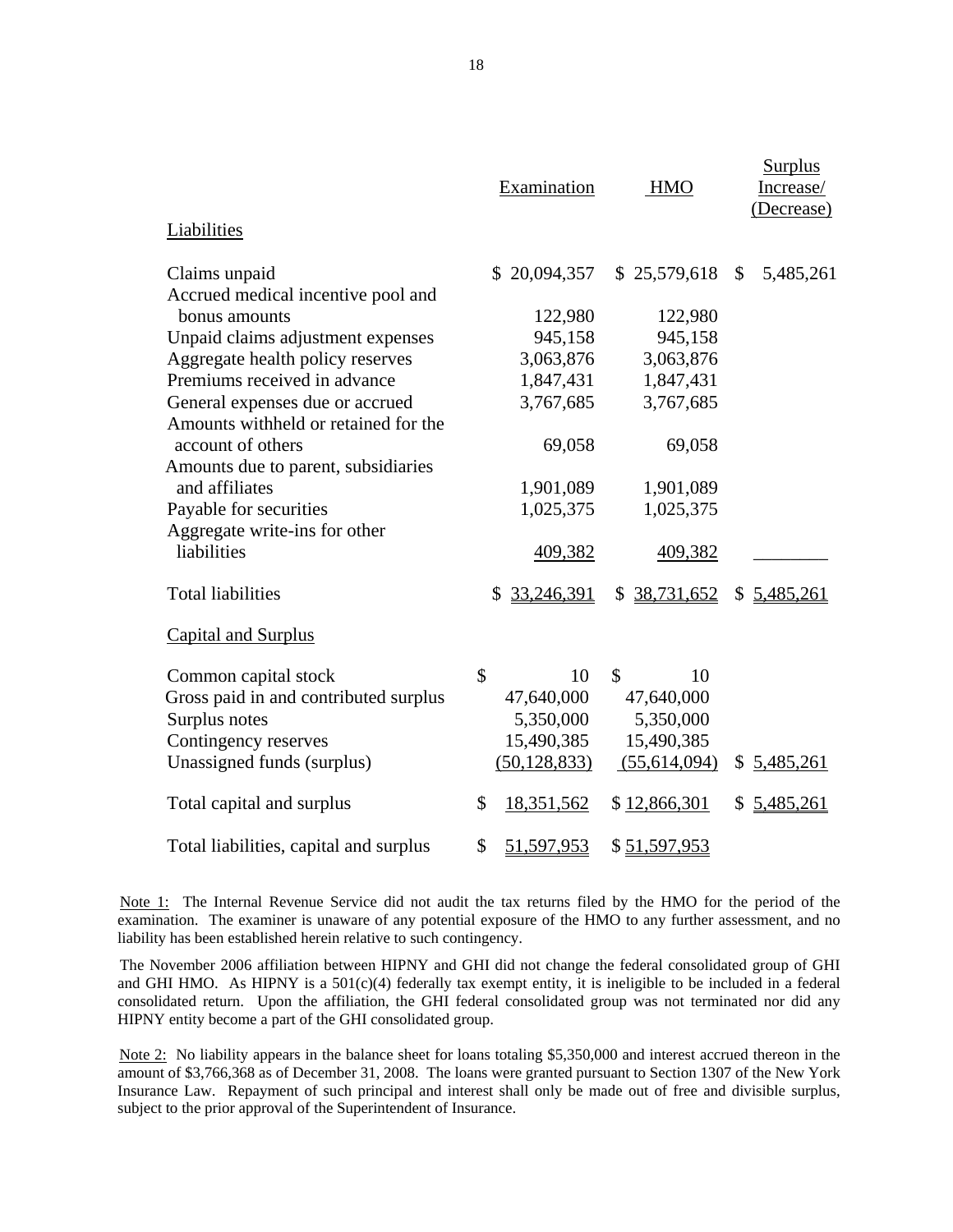B. Statement of Revenue and Expenses and Capital and Surplus

Capital and surplus increased \$12,394,683 during the five-year examination period, January 1, 2004 through December 31, 2008, detailed as follows:

# Revenue

| Revenue                                                |                |                    |
|--------------------------------------------------------|----------------|--------------------|
| Total premium revenue                                  |                | \$850,010,648      |
| <b>Expenses</b>                                        |                |                    |
| Hospital/medical benefits                              | \$558,932,227  |                    |
| Other professional services                            | 20,100         |                    |
| Outside referrals                                      | 59,224,104     |                    |
| Emergency room, out-of-area                            | 24,001,974     |                    |
| Prescription drugs                                     | 100,976,465    |                    |
| Other hospital and medical                             | 29,625,750     |                    |
| Increase in reserves for accident and health contracts | 3,063,876      |                    |
| Incentive pool                                         | 407,968        |                    |
| Net reinsurance recoveries                             | (20, 427, 074) |                    |
| Total hospital and medical expenses                    | \$755,825,390  |                    |
| Claims adjustment expenses                             | 28,013,360     |                    |
| General administrative expenses                        | 87,875,501     |                    |
| Total underwriting deductions                          |                | 871,714,251        |
| Net underwriting loss                                  |                | \$<br>(21,703,603) |
| Net investment gain                                    |                | 4,786,363          |
| Net income before federal income taxes                 |                | \$<br>(16,917,240) |
| Federal income taxes incurred                          |                | (3,566,675)        |
| Net loss                                               |                | \$<br>(13,350,565) |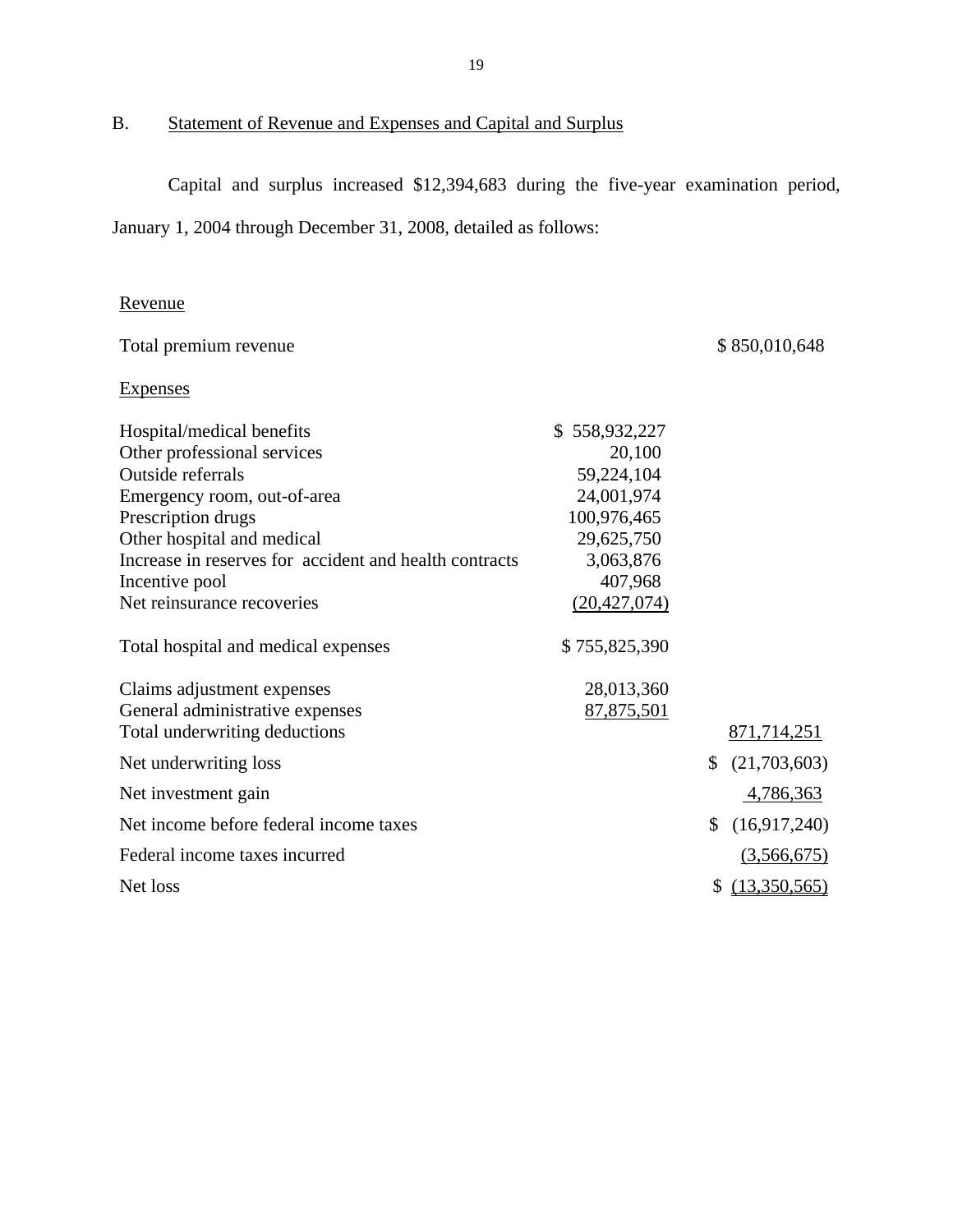### Change in Capital and Surplus

| Capital and surplus, per prior report on<br>examination, as of December 31, 2003 |                            |                      | \$5,956,879  |
|----------------------------------------------------------------------------------|----------------------------|----------------------|--------------|
|                                                                                  | Gains in<br><b>Surplus</b> | Losses in<br>Surplus |              |
| Net loss                                                                         |                            | \$13,350,565         |              |
| Change in net deferred tax assets                                                | \$19,096,482               |                      |              |
| Changes in non-admitted assets                                                   |                            | 19,776,234           |              |
| Surplus paid-in                                                                  | 26,425,000                 |                      |              |
| Net increase in surplus                                                          |                            |                      | \$12,394,683 |
| Capital and surplus, per report on examination,                                  |                            |                      |              |
| as of December 31, 2008                                                          |                            |                      | 18.351.562   |
|                                                                                  |                            |                      |              |

### **4. CLAIMS UNPAID**

The examination liability of \$20,094,357 for the above captioned account is \$5,485,261 less than the \$25,579,618 reported by the HMO as of December 31, 2008.

The examination analysis of the claims unpaid reserve was conducted in accordance with generally accepted actuarial principles and practices and was based on statistical information contained in the HMO's internal records and in its filed annual statements as verified by the examiner. The examination reserve was based upon actual payments made through a point in time, plus an estimate for claims remaining unpaid at that date. Such estimate was calculated based on actuarial principles, which utilized the HMO's experience in projecting the ultimate cost of claims incurred on or prior to December 31, 2008.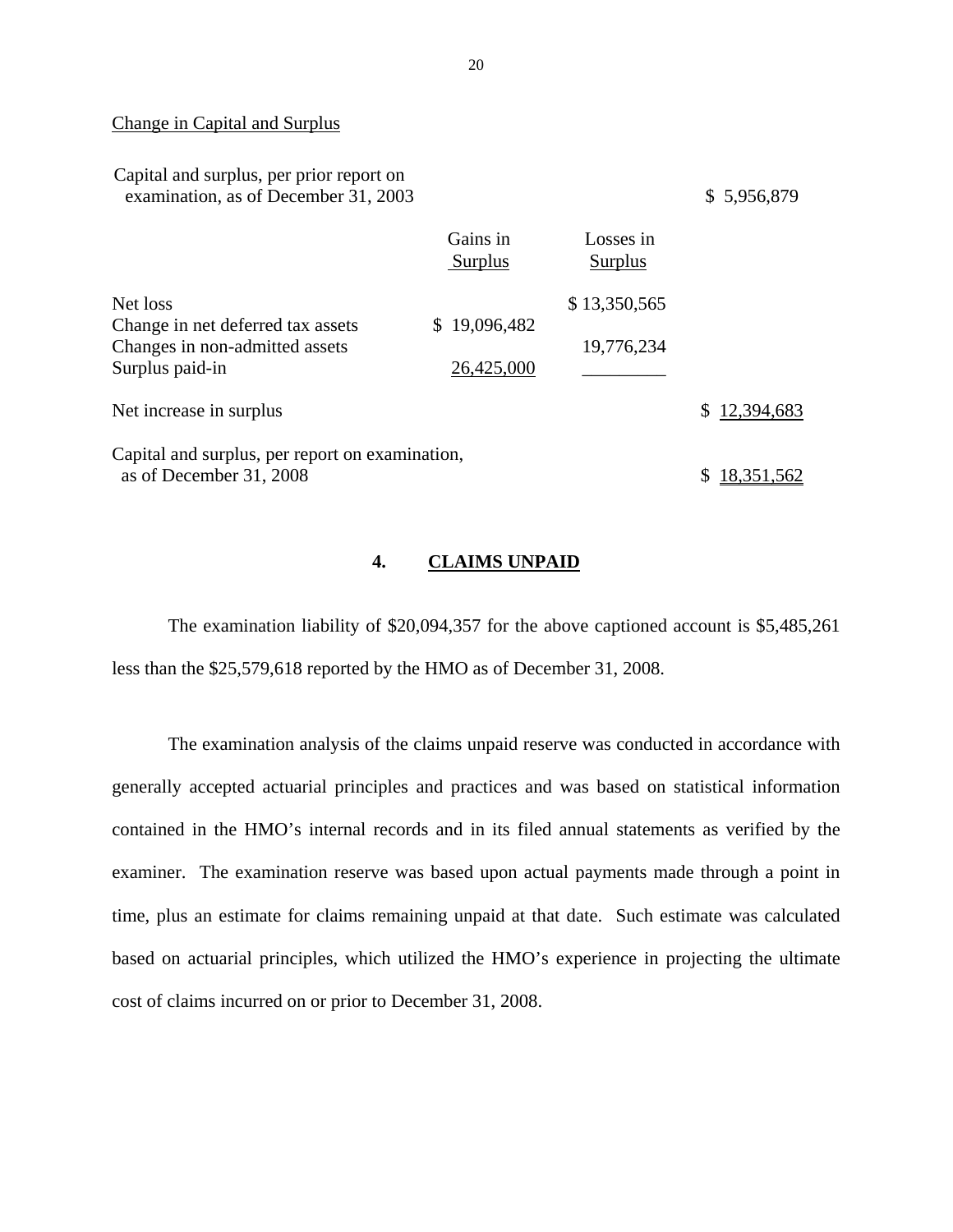### **5. MARKET CONDUCT ACTIVITIES**

<span id="page-22-0"></span>In the course of this examination, a review was made of the manner in which the HMO conducts its business and fulfills its contractual obligations to policyholders and claimants. The review was general in nature and is not to be construed to encompass the more precise scope of a market conduct examination.

The general review was directed at practices of the HMO in the following major areas:

- A. Prompt Pay Law
- B. Claims processing
- C. Complaints, grievances and appeals

The major findings of this review are noted below.

### A. Prompt Pay Law

Section 3224-a(a) of the New York Insurance Law (later amended) states in part:

"…(a) Except in a case where the obligation of an insurer or an organization or corporation licensed or certified pursuant to article fortythree of this chapter or article forty-four of the public health law to pay a claim submitted by a policyholder or person covered under such policy or make a payment to a health care provider is not reasonably clear, or when there is a reasonable basis supported by specific information available for review by the superintendent that such claim or bill for health care services rendered was submitted fraudulently, such insurer or organization or corporation shall pay the claim to a policyholder or covered person or make a payment to a health care provider within fortyfive days of receipt of a claim or bill for services rendered."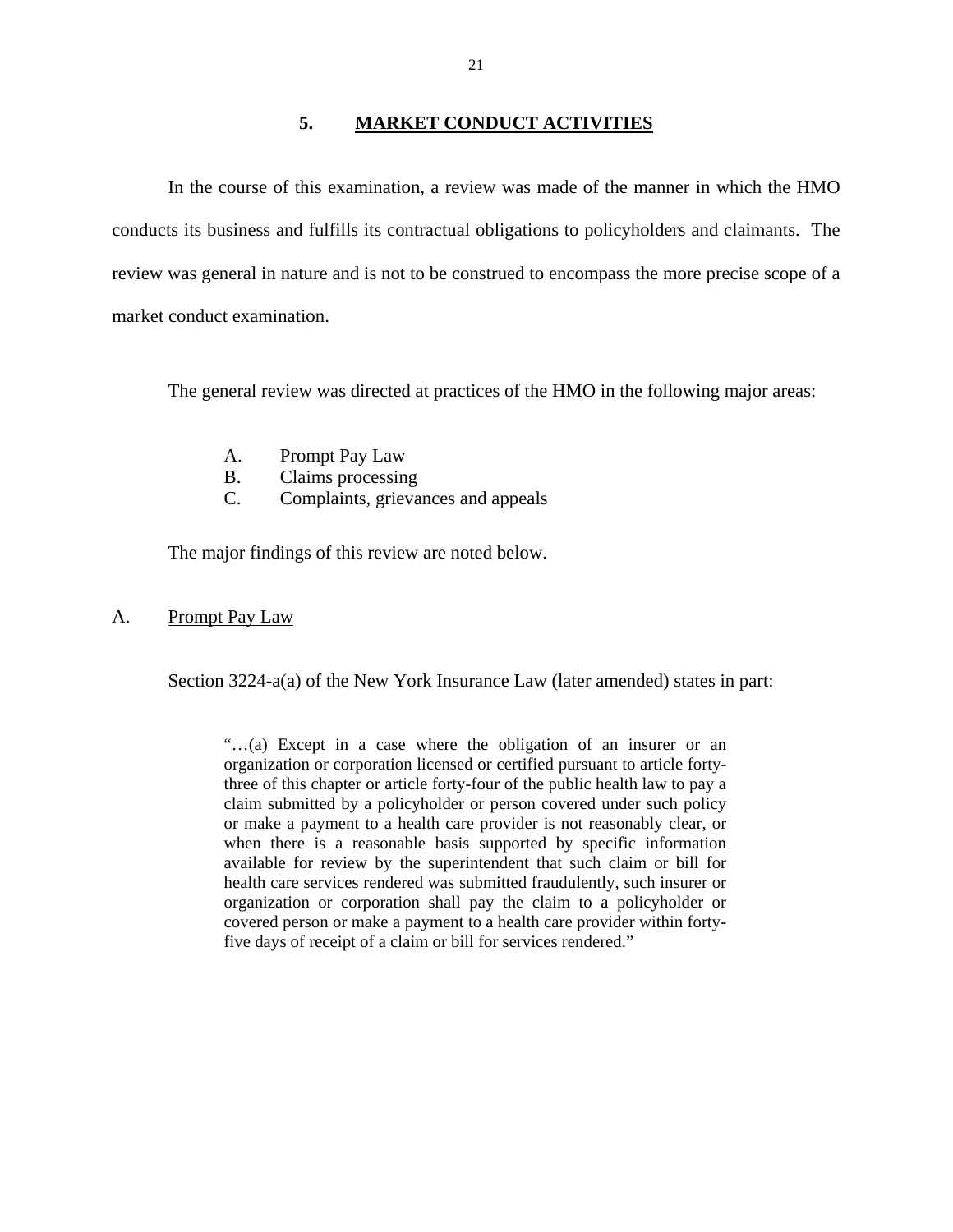Section 3224-a(c) of the New York Insurance Law (later amended) states in part:

"…(c) Each claim or bill for health care services processed in violation of this section shall constitute a separate violation. In addition to the penalties provided in this chapter, any insurer or organization or corporation that fails to adhere to the standards contained in this section shall be obligated to pay to the health care provider or person submitting the claim, in full settlement of the claim or bill for health care services, the amount of the claim or health care payment plus interest on the amount of such claim or health care payment of the greater of the rate equal to the rate set by the commissioner of taxation and finance for corporate taxes pursuant to paragraph one of subsection (e) of section one thousand ninety-six of the tax law or twelve percent per annum, to be computed from the date the claim or health care payment was required to be made. When the amount of interest due on such a claim is less than two dollars, an insurer or organization or corporation shall not be required to pay interest on such claim."

Section 3224-a of the New York Insurance Law, "Standards for prompt, fair and equitable settlement of claims for health care and payments for health care services" ("Prompt Pay Law"), requires all insurers to pay undisputed claims within forty-five days of receipt. If such un-disputed claims are not paid within forty-five days of receipt, interest may be payable.

In June 2006, GHI HMO entered into a negotiation with Health Quest's network, a consortium of hospitals and allied service providers located in the Hudson Valley, that involved three separate written agreements addressing the terms of the settlement and concluded with a claims settlement agreement with final terms in January 2008. The terms of the agreements related to disputed claims payments to the hospitals of the Health Quest network made by GHI HMO between September 2006 and September 2008.

GHI HMO noted that Health Quest's claims, *"were adjusted after the release of a lump sum payment amount of \$809,825 to reflect a pro rata share of the full settlement amount and no interest (per the requirements of Section 3224-a(c) of the NYIL) was applied to the claim record*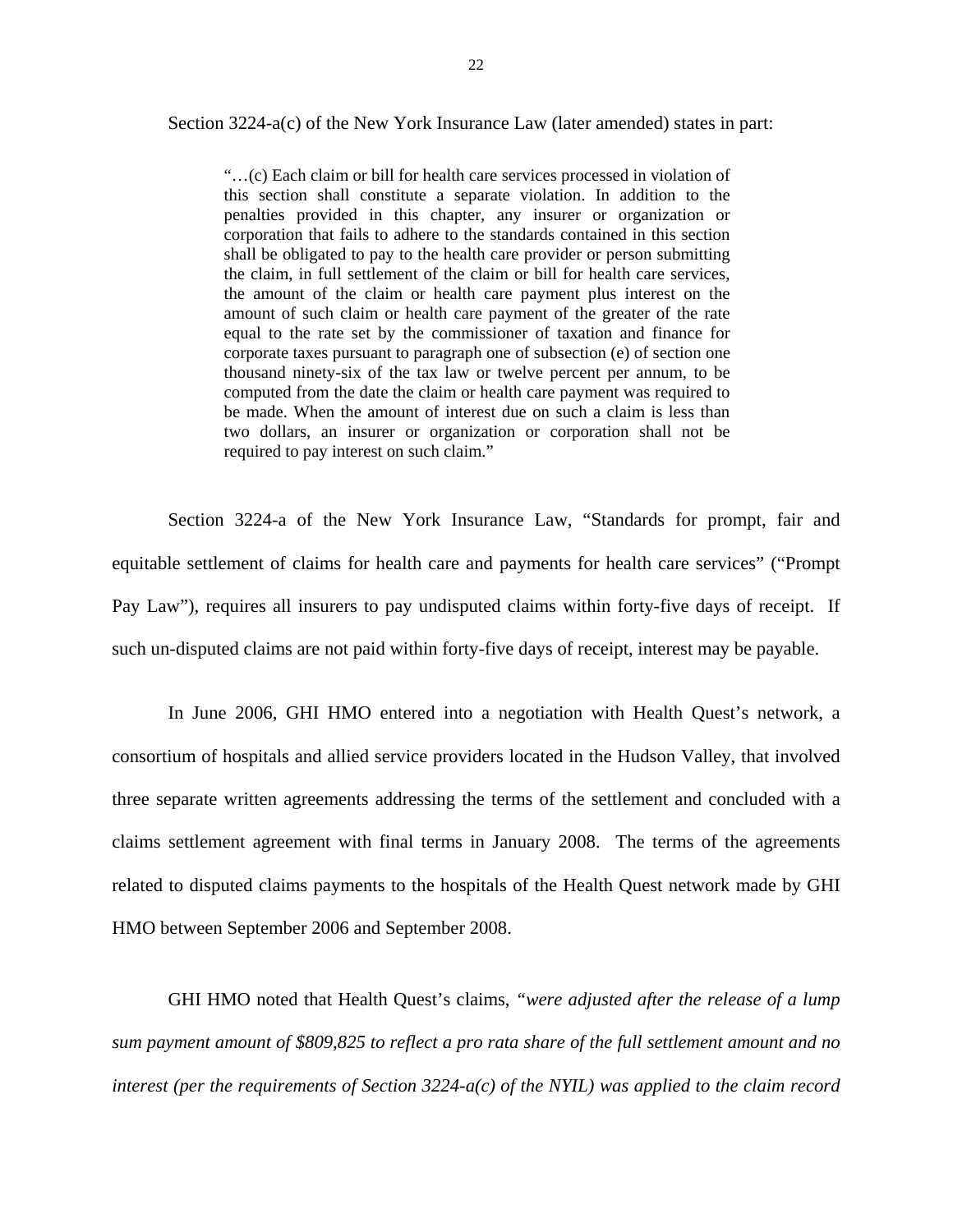*as the full amount of settlement was applied to each of the respective paid lines on the claim."* 

The absence of the paid interest sum or dates upon which interest could be substantiated were not recorded in the system and the Department was unable to determine compliance with Section 3224-a of the New York Insurance Law.

It was noted that the HMO did not retain sufficient information to report all relevant claims

payment data, including claims associated with settlements and interest payments.

Part 243.2(b)(4) of Department Regulation No. 152 (11 NYCRR 243.2(b)(4)) states:

"(b) Except as otherwise required by law or regulation, an insurer shall maintain:

(4) A claim file for six calendar years after all elements of the claim are resolved and the file is closed or until after the filing of the report on examination in which the claim file was subject to review, whichever is longer. A claim file shall show clearly the inception, handling and disposition of the claim, including the dates that forms and other documents were received."

Further, Part 216.11 of Department Regulation No. 64 (11 NYCRR 216.11)

states in part:

claim can be reconstructed by the Insurance Department examiners. "…to enable department personnel to reconstruct an insurer's activities, all insurers subject to the provisions of this Part must maintain within each claim file all communications, transactions, notes and work papers relating to the claim. All communications and transactions, whether written or oral, emanating from or received by the insurer shall be dated by the insurer. Claim files must be so maintained that all events relating to a Insurers shall either make a notation in the file or retain a copy of all forms. mailed to claimants."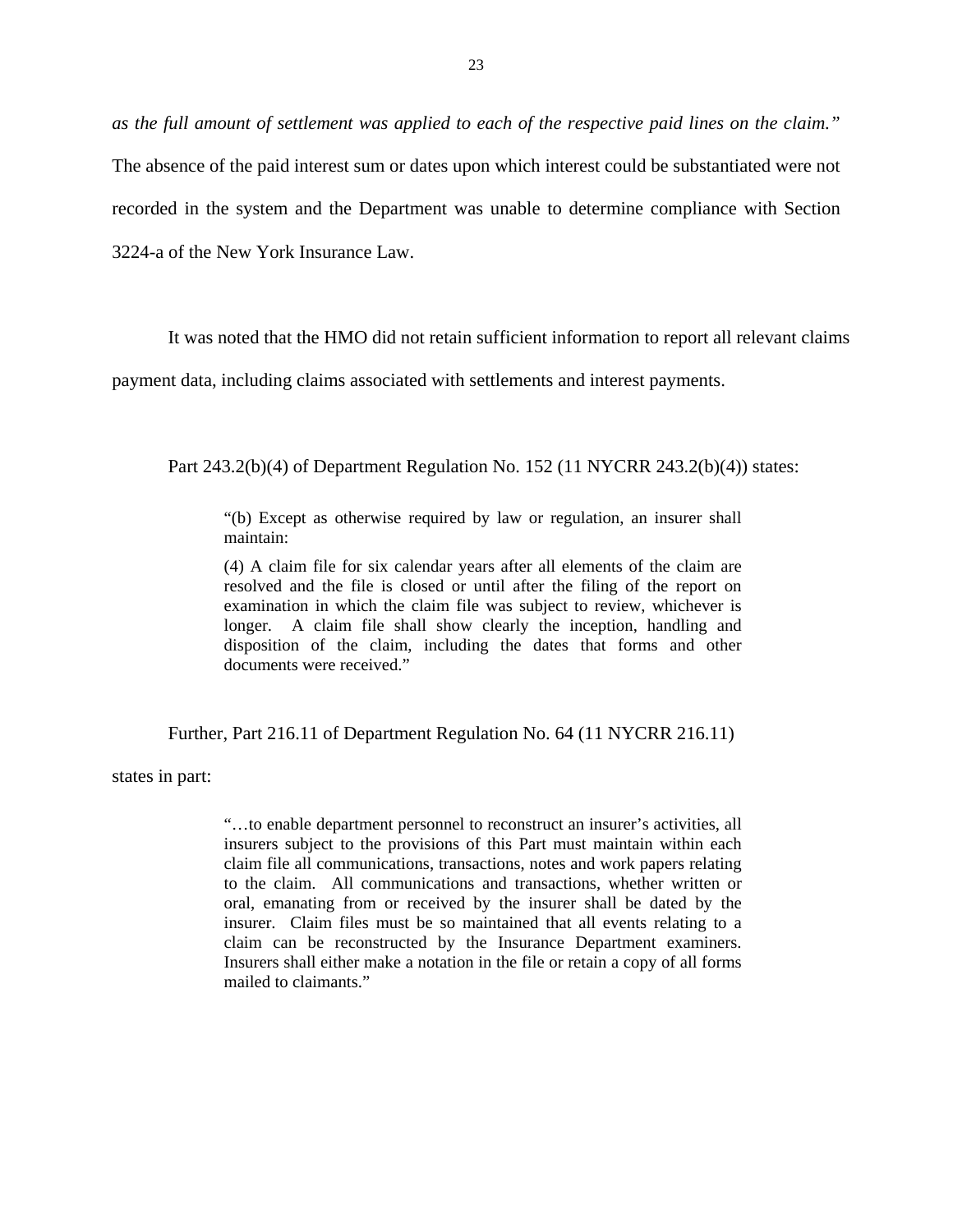<span id="page-25-0"></span>It is recommended that the HMO take the necessary steps to capture all relevant claim payment data, including prompt payment interest, in its claims system to demonstrate compliance with the requirements of Section 3224-a of the New York Insurance Law.

It is also recommended that the HMO comply with Part 243.2(b)(4) of Department Regulation No. 152 by retaining all documentation necessary to verify its compliance with Section 3224-a of the New York Insurance Law, for a period of six years, or until after the filing of the report on examination, whichever is longer.

It is further recommended that HMO comply with the requirements of Part 216.11 of Department Regulation No. 64 by retaining all aspects of its claims information that will enable the HMO to report all relevant claims payment data, including settlements.

### **Claims Processing**

B. Claims Processing<br>Section 4325(b) of the New York Insurance Law states:

"(b) No corporation organized under this article shall by contract, written policy or written procedure prohibit or restrict any health care provider from filing a complaint, making a report or commenting to an appropriate governmental body regarding the policies or practices of such corporation which the provider believes may negatively impact upon the quality of or access to patient care."

Section 4406-c(3) of the New York Public Health Law states:

"(3) No health care plan shall by contract, written policy or written procedure "(3) No health care plan shall by contract, written policy or written procedure prohibit or restrict any health care provider from filing a complaint, making a report or commenting to an appropriate governmental body regarding the policies or practices of such health care plan which the provider believes may negatively impact upon the quality of, or access to, patient care."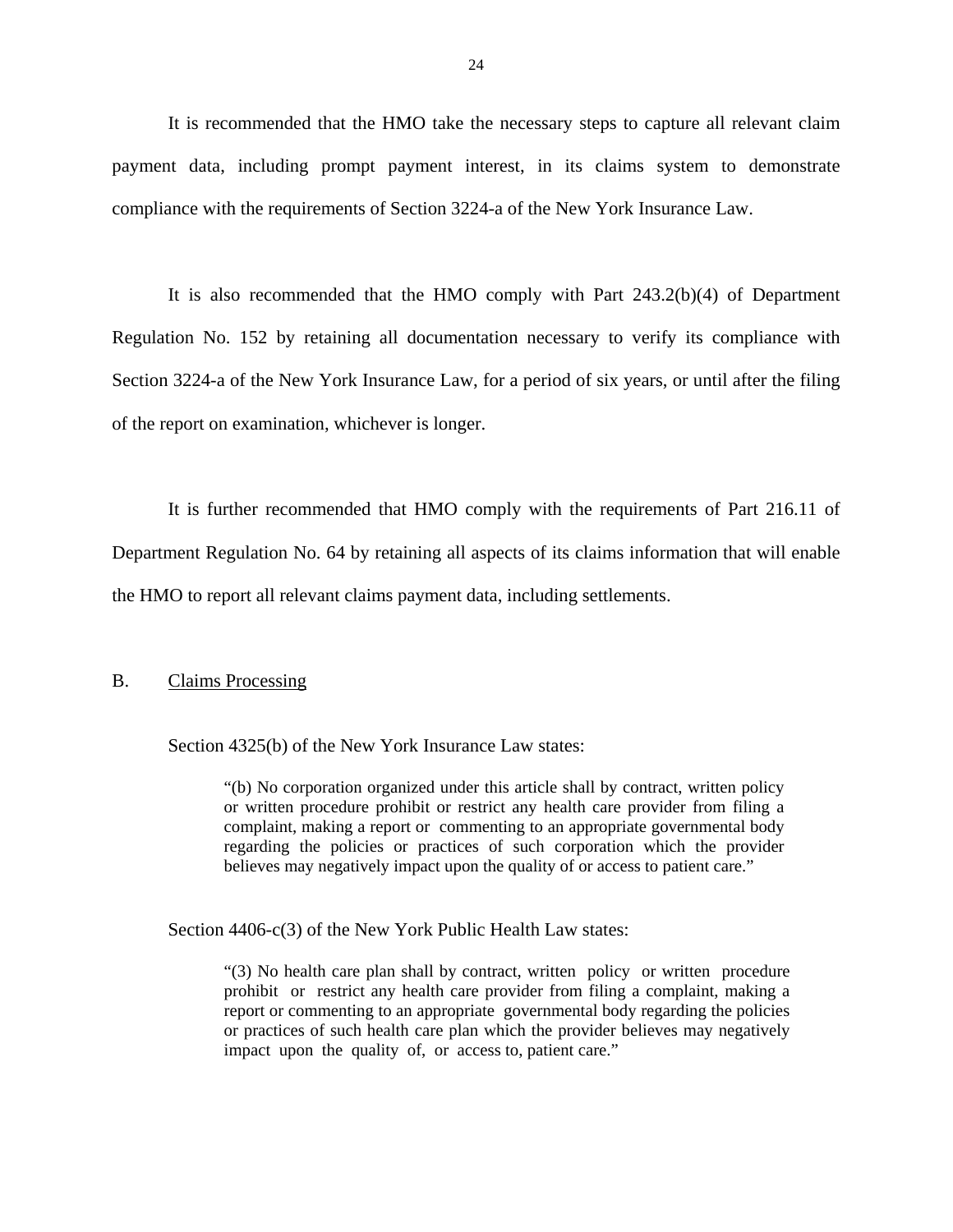As previously mentioned, claims settlements were negotiated between GHI HMO and Health Quest's network of providers. These negotiations resulted in written agreements that defined the terms for claims settlements. Within the January 2008 claims settlement agreement, one clause included a section that would preclude Health Quest from filing any complaints with the New York State Insurance Department. Further, the clause requires, Health Quest to *"formally request DOI to permit the withdrawal of any and all written complaints that may have been previously filed with DOI arising out of or relating to the settled claims."* 

The claims settlement agreement further provided, in pertinent part:

*"…Health Quest will refrain from filing written and/or verbal complaints, if any, with the New York State Department of Insurance (DOI) or any other regulatory body arising out of or relating to the Settled Claims and shall formally request DOI to permit the withdrawal of any and all written complaints that may have been previously filed with DOI arising out of or relating to the settled claims. With respect to all other claims covered under this Agreement, Health Quest shall refrain from filing written and/or verbal complaints, if any, with the DOI or any other regulatory body arising out of or relating to such claims, provided GHI has complied with the obligations with respect to such claims under this Agreement..."* 

The Department takes the position that the provision stated above, as utilized by GHI HMO in its claims settlement agreement with Health Quest, violates Section 4325(b) of the New York Insurance Law, and as utilized by GHI HMO, the provision also violates New York Public Health Law Section 4406-c(3).

Finally, such a provision is against public policy as it seeks to inhibit enforcement of New York Insurance Law Section 3224-a, as cited in the Prompt Pay Law section of this Report.

It is recommended that GHI HMO refrain from including any wording within its provider settlement agreements that may violate Section 4325(b) of the New York Insurance Law and/or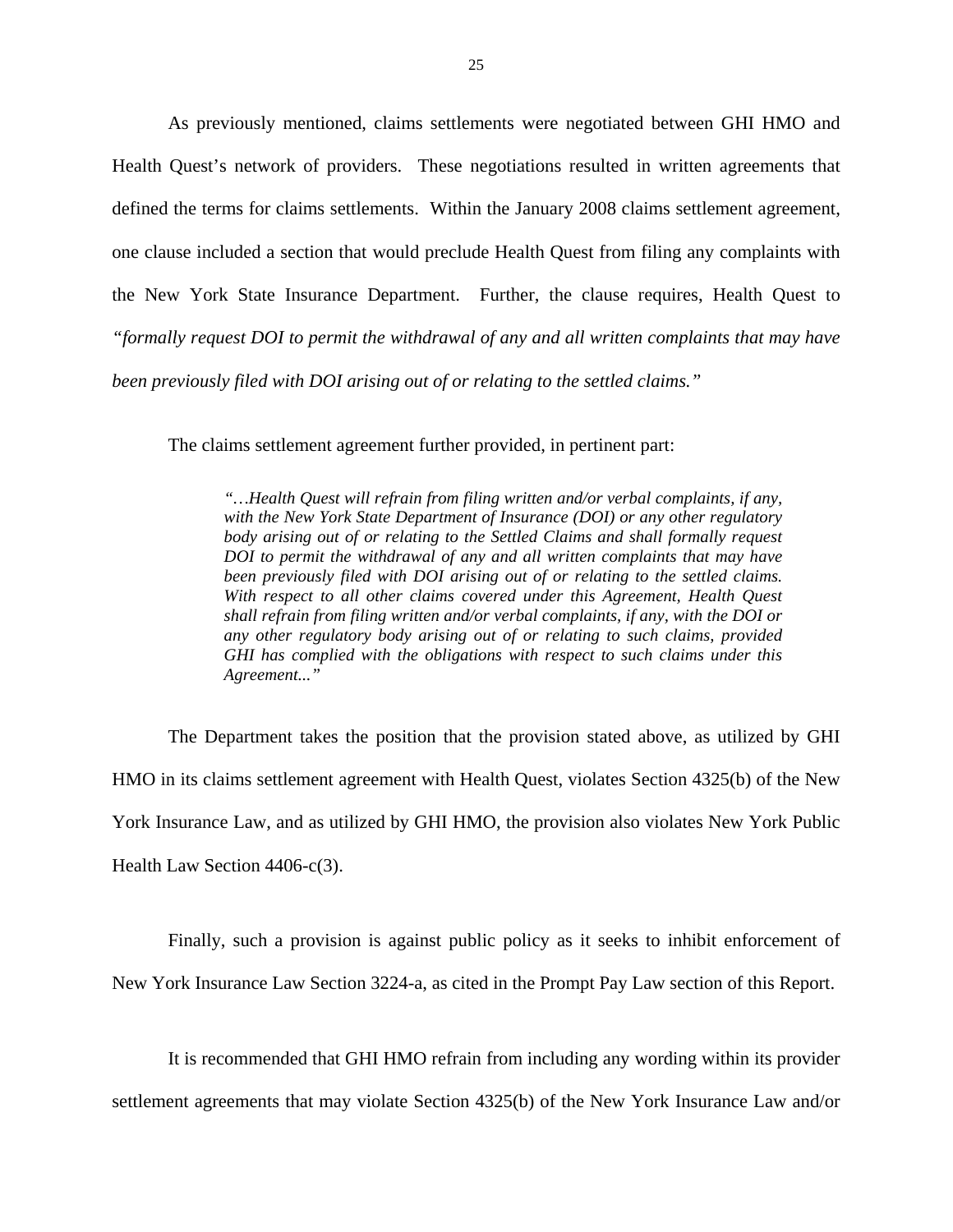<span id="page-27-0"></span>Section 4406-c(3) of the New York Public Health Law, and refrain from phrases that (attempt to) preempt, prohibit or restrict any health care provider from filing a complaint, filing a report to, or commenting to an appropriate governmental body regarding the policies or practices of the HMO.

### C. Complaints, Grievances and Appeals

A review of the complaints, grievances and appeals filed with the HMO for the period January 1, 2008 through December 31, 2008 was performed by the examiner to ascertain compliance with Section 4408-a ("Grievance Procedure") of the New York Public Health Law.

Section 4408-a(14) of the New York Public Health Law states in part:

"14. An organization shall maintain a file on each grievance and associated appeal, if any, that shall include the date the grievance was filed; a copy of the grievance, if any; the date of receipt of and a copy of the enrollee's acknowledgment of the grievance, if any; the determination made by the organization including the date of the determination and the titles and, in the case of a clinical determination, the credentials of the organization's personnel who reviewed the grievance…"

The examiner selected a sample of 25 each of complaints, grievances, and appeals. Each file was reviewed for pertinent documentation and its compliance with applicable statutory rules and regulations. Upon the review of the sampled complaint files, it was determined that some of the "executive-level" complaints should have been processed as grievances, instead of as complaints. These "executive-level" complaints were actually grievances submitted by a GHI HMO subscriber, referred to a GHI HMO executive, and handled internally at the HMO as a complaint. While limited instances occurred from our sample, a review of these complaint files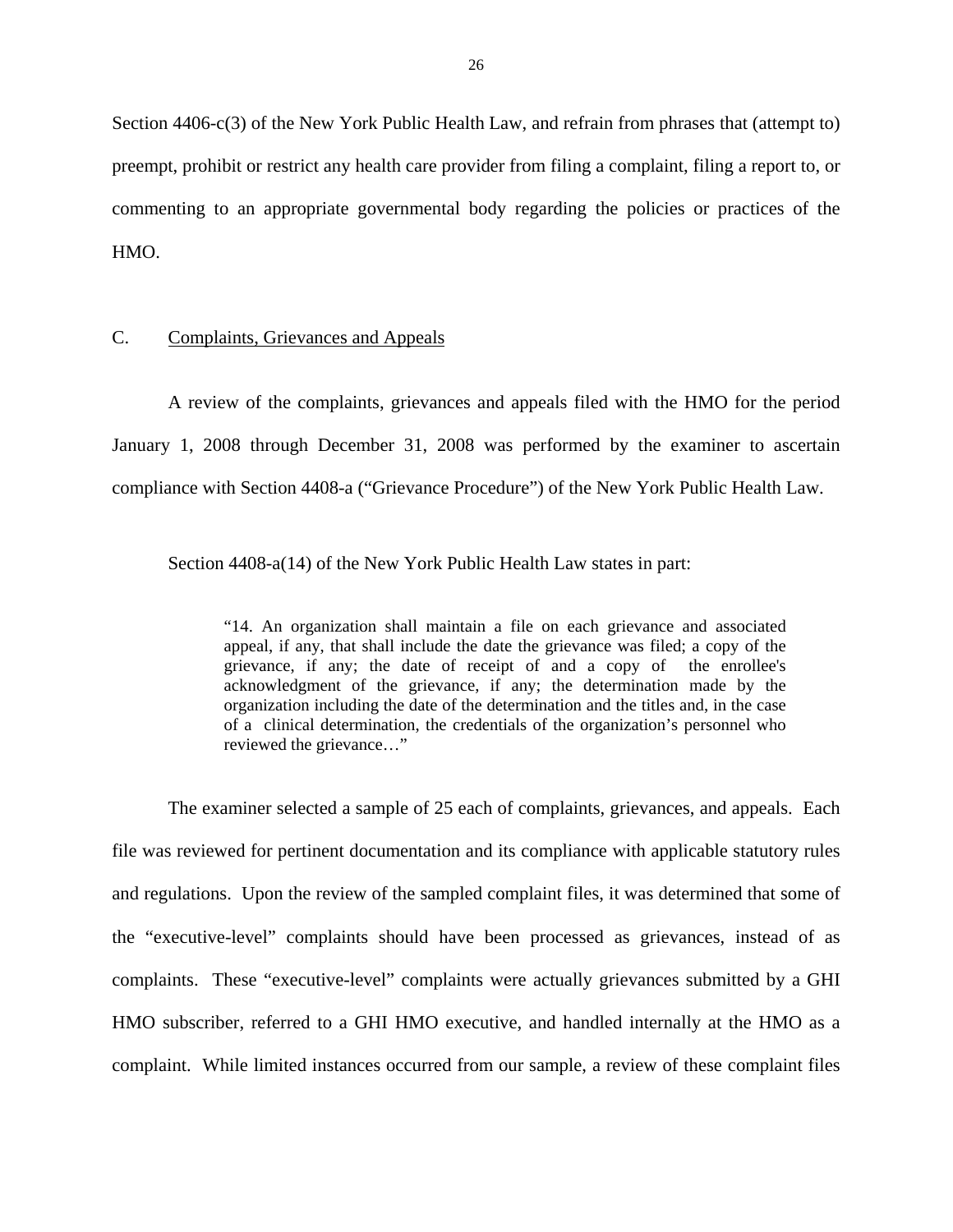raised concerns about denial of benefits for authorized services, which fall under Section 4408-a of the New York Public Health Law.

Grievances submitted by subscribers, when in fact handled as complaints, limits the protections available to the subscriber under Section 4408 of the New York Public Health Law.

In the sample selected, the examiner identified files processed as "executive-level" complaints from Magellan Behavioral Health, a third-party vendor for mental health claims and benefit administration. GHI HMO reviewed the files and concurred that these cases should have been categorized as grievances rather than as "executive-level" complaints.

It is recommended that GHI HMO ensure that its third-party vendors comply with the requirements of Section 4408-a(14) of the New York Public Health Law relative to the identification, classification and processing of complaints and grievances.

It is also recommended that GHI HMO review the procedures for classifying member inquiries as "executive-level" complaints, and where necessary, make corrections to ensure that proper classification and availability of statutory allowances of complaints and grievances are made.

The HMO indicated that it has implemented a corrective action plan, whereby the issue, designating member grievances as executive-level complaints, was addressed with the vendor,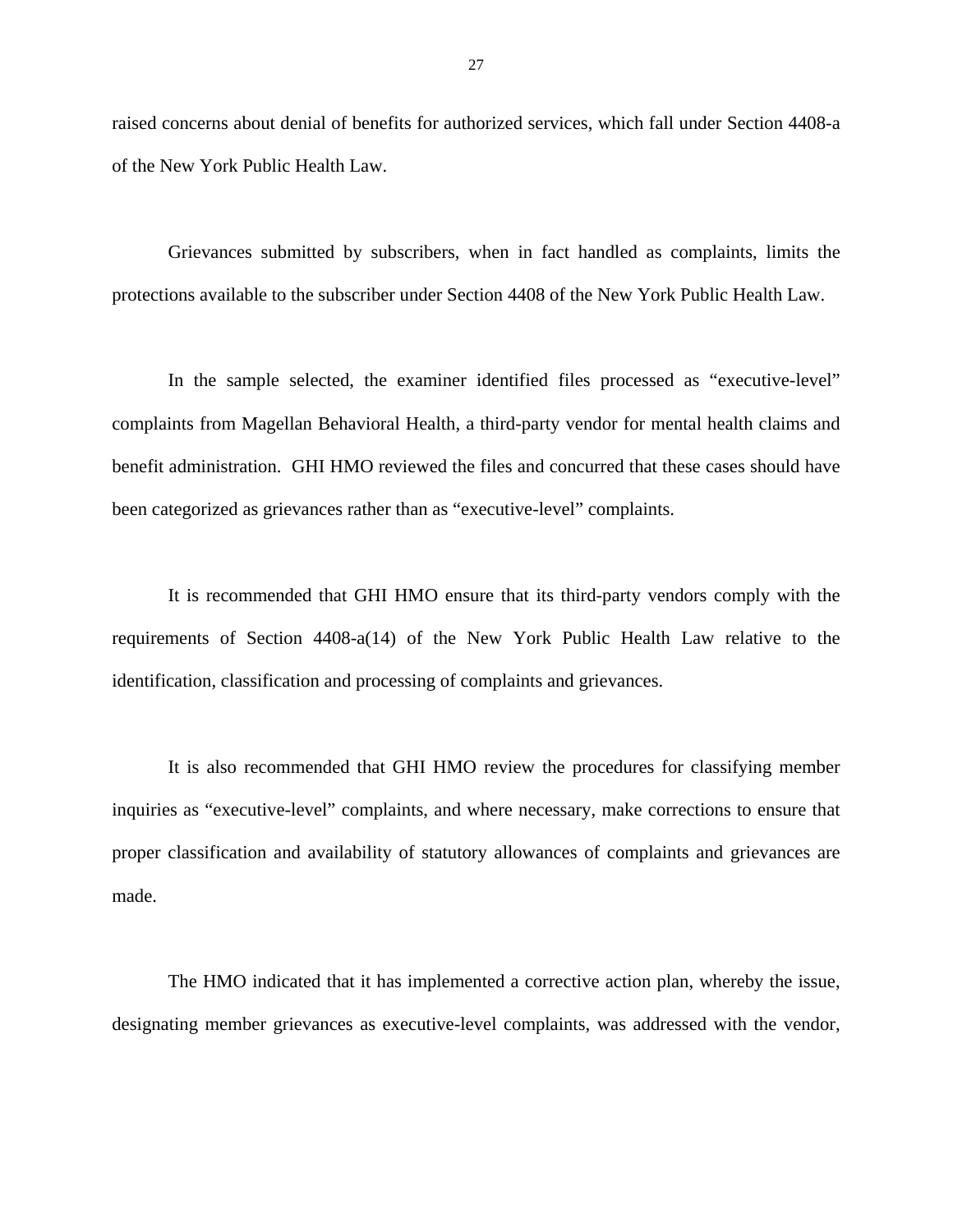Magellan Behavioral Health, and as part of regular meetings and annual oversight audits, GHI HMO will continue to monitor the grievance and complaint review processes.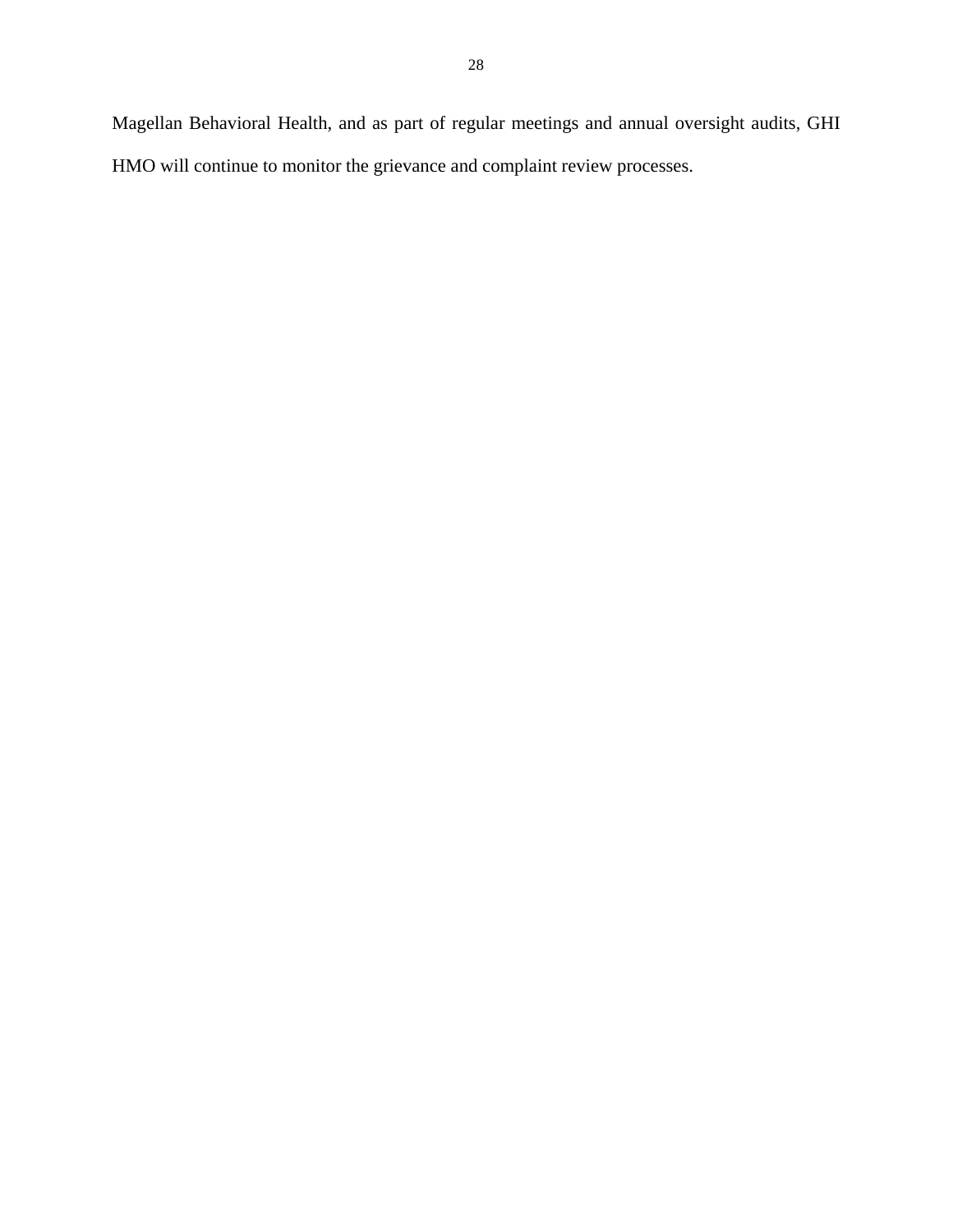### **6. SUBSEQUENT EVENTS**

<span id="page-30-0"></span>As of March 31, 2009, subsequent to the examination date, GHI HMO reported itself insolvent. The Department met with key officers of GHI, the Parent of GHI HMO, and GHI HMO officers to discuss the poor financial condition of GHI HMO. These officers explained that the insolvency was mainly due to the poor underwriting results for the state-sponsored government programs and as a result, the HMO needed to establish a large premium deficiency reserve ("PDR").

In order to cure the HMO's insolvency, on March 27, 2009, GHI contributed \$7 million to GHI HMO, allowing the HMO to meet its minimum capital and surplus requirements. Subsequently, on June 30, 2009, GHI funded GHI HMO, via a capital contribution, an additional \$10 million. Thus, during the first six months of 2009, GHI made total capital contributions to GHI HMO of \$17 million. However, the HMO reported an impairment of \$(3,715,121) as of June 30, 2009. In 2009, GHI HMO discontinued its participation in a New York State sponsored Medicaid program which resulted in a significant reduction of the premium deficiency reserves reported for Medicaid products as of December 31, 2009.

The HMO reported approximately \$26.5 million capital and surplus at December 31, 2010, down approximately \$3.1 million from \$29.8 million reported at December 31, 2009. Such \$26.5 million capital and surplus as of December 31, 2010 was in excess of the HMO's required contingent reserve \$4,724,129.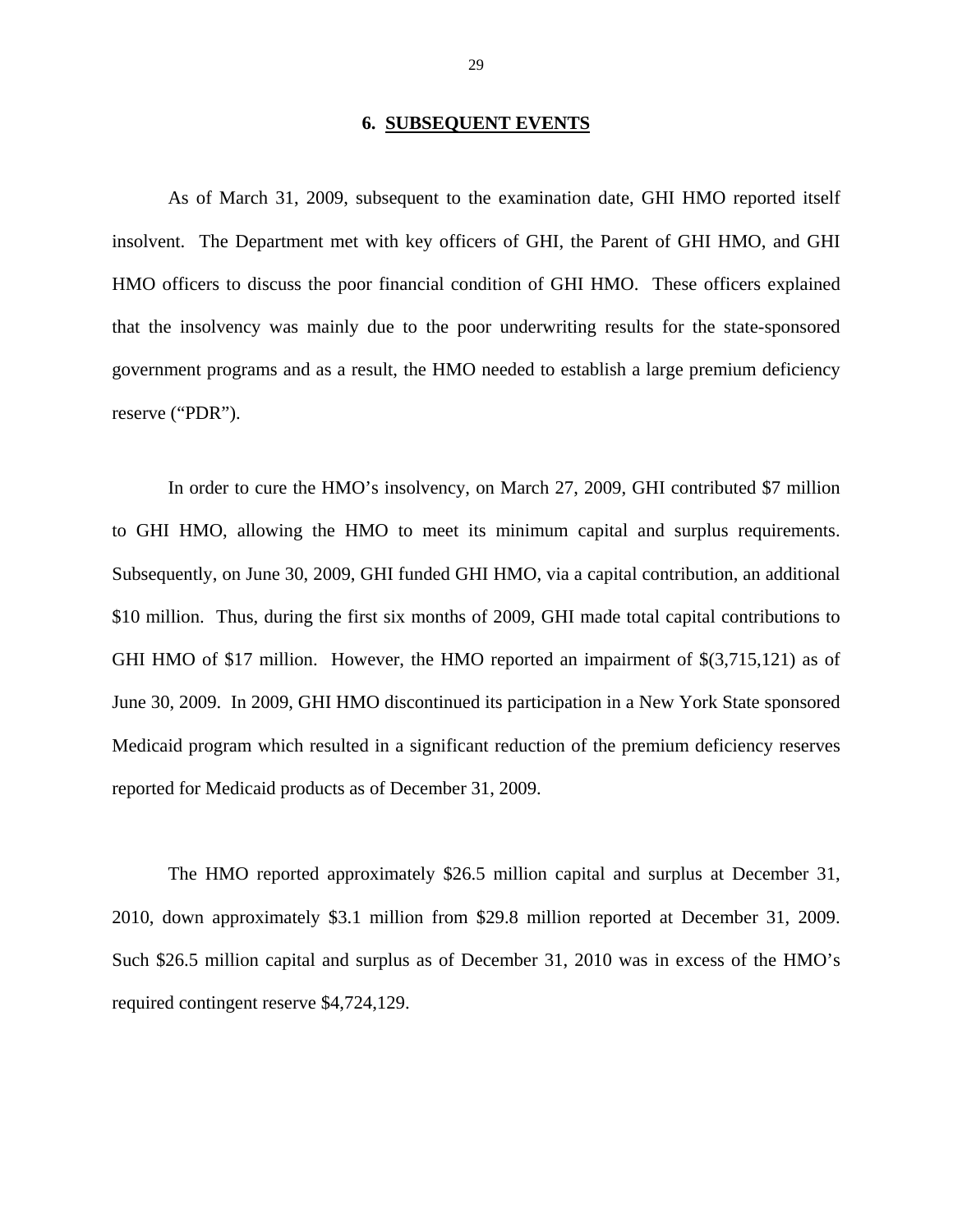The Department approved a merger of the GHI HMO and Connecticare of New York, Inc., on January 26, 2011. As a result of such merger, the capital and surplus of GHI HMO was increased by \$6,693,945.

As of June 30, 2011, the HMO reported capital and surplus in the amount of \$38,094,030. Such amount was in excess of the HMO's required contingent reserve \$4,724,129.

During 2009, Emblem proposed to merge GHI HMO into GHI and concurrently transfer GHI HMO members to HIP-HMO via an asset purchase agreement. HIP-HMO is a non-profit HMO line of business of the Health Insurance Plan of Greater New York, an affiliated Article 43 corporation. This proposed merger has been held in abeyance, at Emblem's request.

On December 1, 2009, the HMO began to withdraw from participation in state sponsored programs in certain New York counties where the HMO was losing money; this resulted in a decline in enrollment of approximately 21,000 members as of December 31, 2009. In addition, the HMO withdrew participation from other unprofitable New York counties effective January 1, 2010 and April 1, 2010.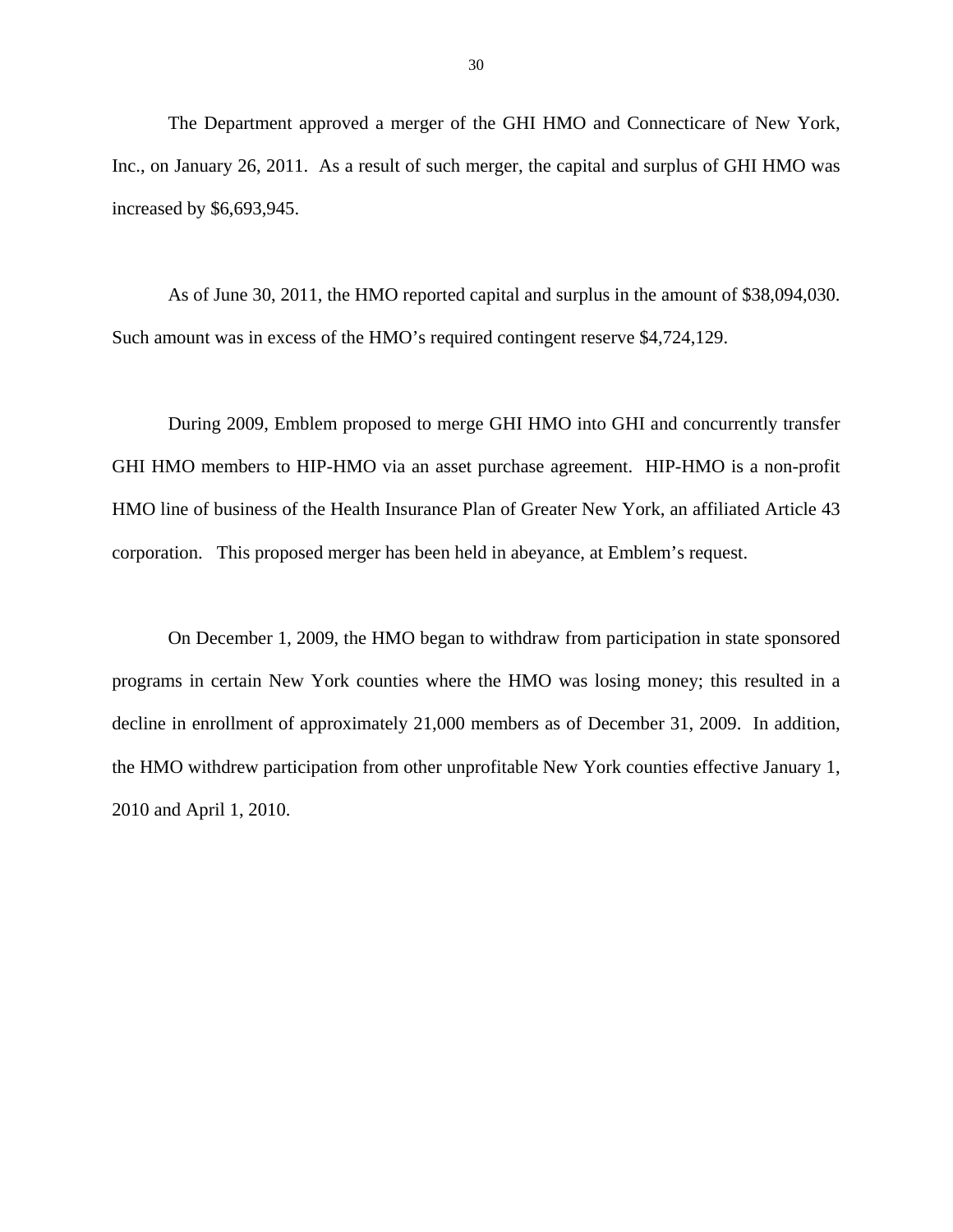### **7**. **COMPLIANCE WITH PRIOR REPORT ON EXAMINATION**

<span id="page-32-0"></span>The prior report on examination of the HMO, as of December 31, 2003, contained the following nineteen (19) recommendations (page numbers refer to the prior report on examination:

### Management and Controls

 1. It is recommended that the annual shareholder's meeting be 5 held within the required five month period, or that a quorum of the HMO's board prepare a written resolution agreeing to waive the meeting (the by-laws of the HMO would need to be amended to explicitly allow for this waiver) or modify the bylaws to change the timeframe within which to hold the meeting.

*The HMO has complied with this recommendation.*

2. It is recommended that business transactions directly or  $7$ indirectly involving board members and the HMO, particularly where a potential conflict of interest is noted on a filed questionnaire, should be discussed with and approved by the HMO's board or appropriate committee.

*The HMO has complied with this recommendation.*

Reinsurance

3. It is recommended that the HMO amend its reinsurance 9 agreement to include proper Continuity of Benefits and Conversion Coverage provisions.

*The HMO has complied with this recommendation.*

 4. It is further recommended that the Plan amend the Out-of- 10 Area Conversion Coverage provision to allow for 31 days to purchase conversion contracts.

*The HMO has complied with this recommendation.* 

### **ITEM NO. PAGE NO.**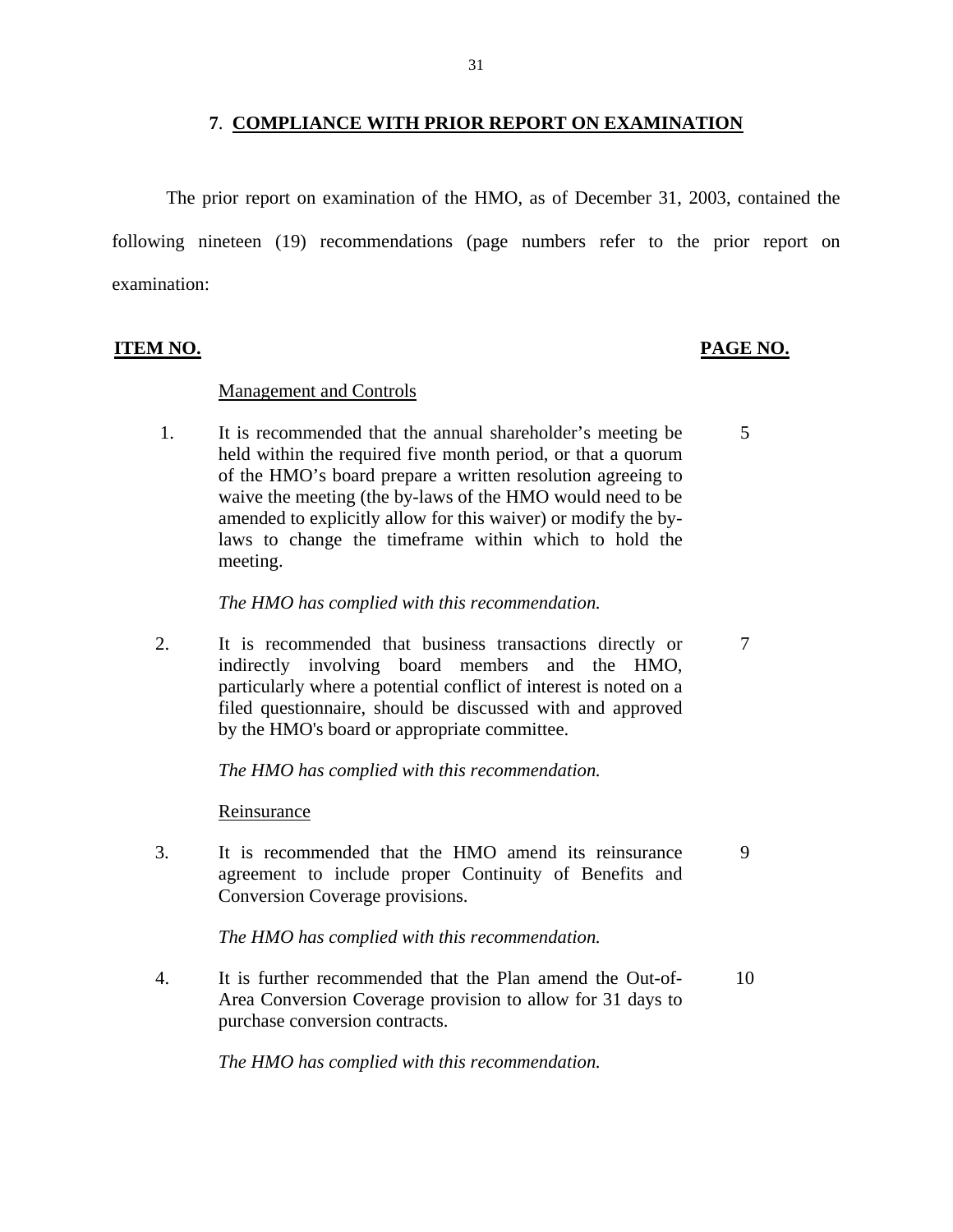### **Holding Company System**

5. It is recommended that the HMO comply with Part  $98-1.10(c)$ of the Administrative Rules and Regulations of the Health Department  $(10 \text{NYCRR } 98-1.10(c))$  and submit its Administrative Services Agreement to the Commissioner of Health and the Superintendent of Insurance for review and approval. 14

32

*The HMO has complied with this recommendation.*

 6. Although the Tax Allocation Agreement meets Department guidelines, it is recommended that the Agreement be formally re-submitted to this Department and the Department of Health for review, and that a formal approval be obtained from each Department. 15

### *The HMO has complied with this recommendation.*

### **Investment Activities**

7. It is recommended that the Plan comply with Sections 1404 and 1409(a) of the New York Insurance Law and not have investments in securities of any one institution in excess of ten percent of its admitted assets. 18

*The HMO has complied with this recommendation.* 

### **Accounts and Records**

8. It is recommended that the Plan not enter into any barter or similar arrangements and that it complies with all applicable accounting principles and statutes when booking its premium accounts. 20

### *The HMO has complied with this recommendation.*

 9. It is recommended that the inter-company accounts be settled in a timely manner, in accordance with the terms set forth in the underlying agreement(s). 21

*The HMO has complied with this recommendation.*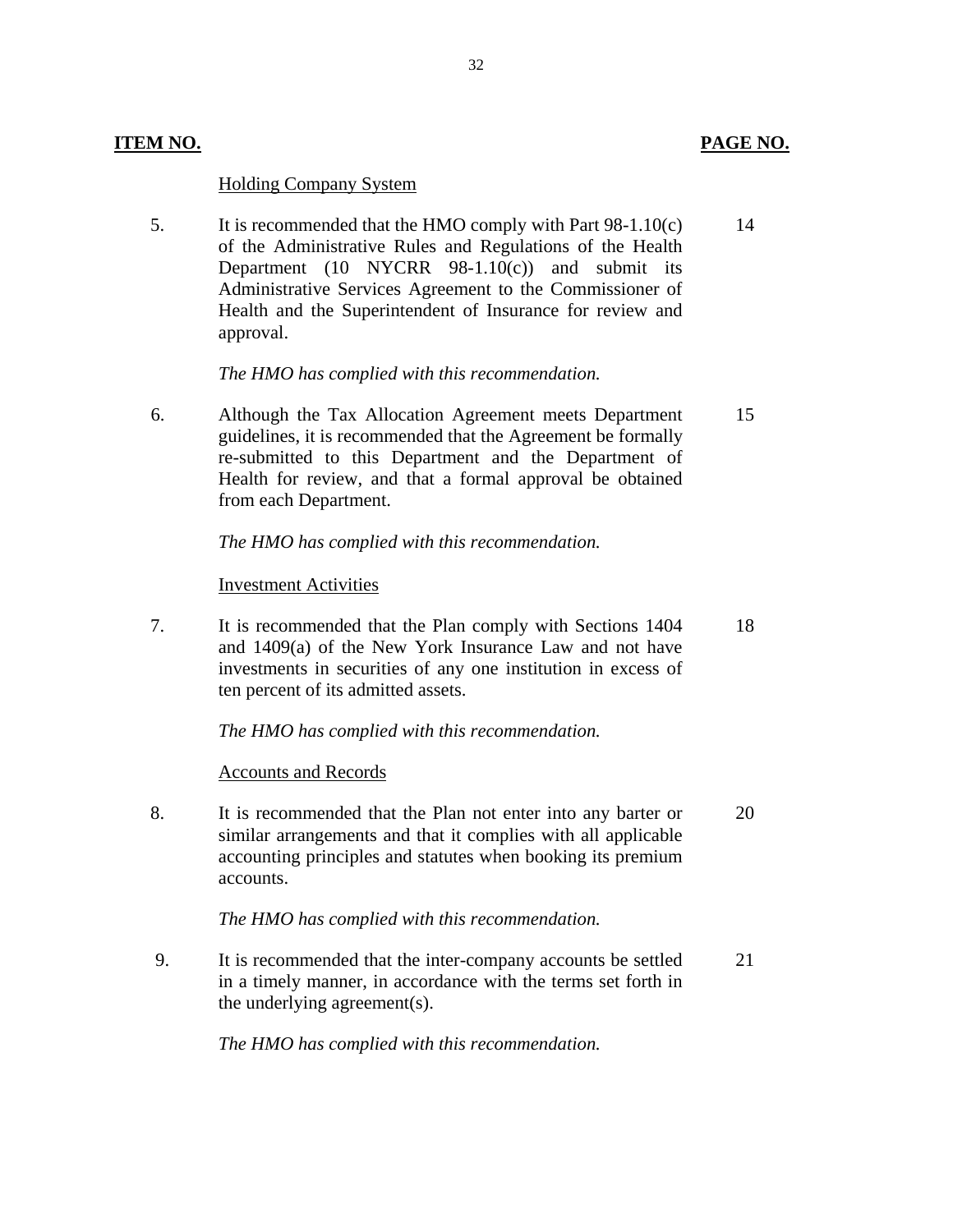### **ITEM NO. PAGE NO.**

### **Claims Processing**

10. It is recommended that the HMO take proactive steps to identify and correct errors that may be occurring on an ongoing basis and consider providing retraining to individuals who process claims. 28

*The HMO has complied with this recommendation.*

### **Prompt Pay**

11. It is recommended that the HMO create procedures to ensure that outstanding claims in its claims system be paid in a timely manner when originally submitted, or properly denied within the applicable period as required by Section 3224-a(b) of the New York Insurance Law. 33

*The HMO has complied with this recommendation.* 

12. It is also recommended that the HMO implement the necessary procedures and training in order to ensure compliance with Section 3224-a(a) of the New York Insurance Law. 33

*The HMO has complied with this recommendation.*

 13. It is also recommended that the HMO implement the necessary procedures to ensure compliance within Section 3224-a(b) of the New York Insurance Law and send out requisite notification within 30 days where applicable. 33

*The HMO has complied with this recommendation.* 

14. It is further recommended that the HMO comply with Section 3224-a(c) of the New York Insurance Law and calculate interest due on all claims paid after 45 days of receipt. 33

*The HMO has complied with this recommendation.*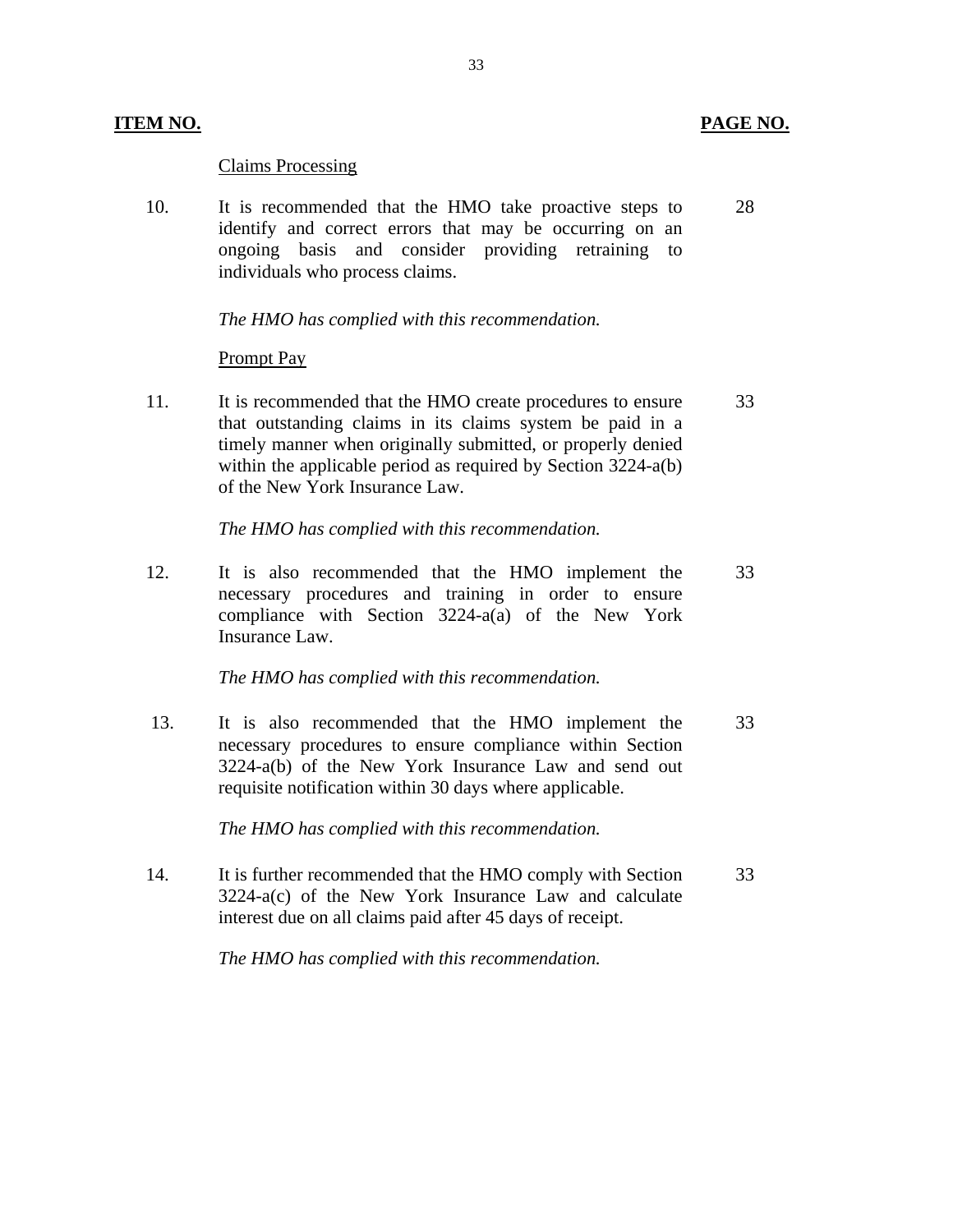### Explanation of Benefits Statements ("EOBs")

 15. It is recommended that the HMO comply with Section 3234(c) of the New York Insurance Law and send an EOB to its subscribers where the services are rendered by an out-ofnetwork provider, regardless of whether the services are fully paid or not. 35

34

*The HMO has complied with this recommendation.*

 16. It is also recommended that the HMO comply with Section 3234(c) of the New York Insurance Law and send an EOB to the subscriber whenever a claim is denied or modified. 35

> This matter regarding the issuance of EOBs was raised in the prior report on examination. At that time the Department and the Plan agreed that no action be taken on this matter pending issuance of industry-wide guidance. The Department issued Circular Letter No. 7 (2005) regarding Explanation of Benefits (EOB) Requirements on March 24, 2005. After reviewing this Circular Letter, GHI HMO established a task force to implement changes to its EOB statements.

*The HMO has complied with this recommendation.* 

### Reimbursement of Out-of-Network Claims (Fee Schedule)

17. The fee schedules utilized by the Plan are updated by HIAA (now known as Ingenix) twice a year to reflect updated charges; once to reflect primary updates and a subsequent one to reflect secondary changes. The Plan, however, only updates its systems once per year (primary update).

### *The HMO has complied with this recommendation.*

### Advertising

18. It is recommended that the HMO comply with Section  $13(a)$ of Department Regulation 34 (11 NYCRR 215.13) and clearly distinguish the identity of the company providing the health care coverage.

*The HMO has complied with this recommendation.* 

36

37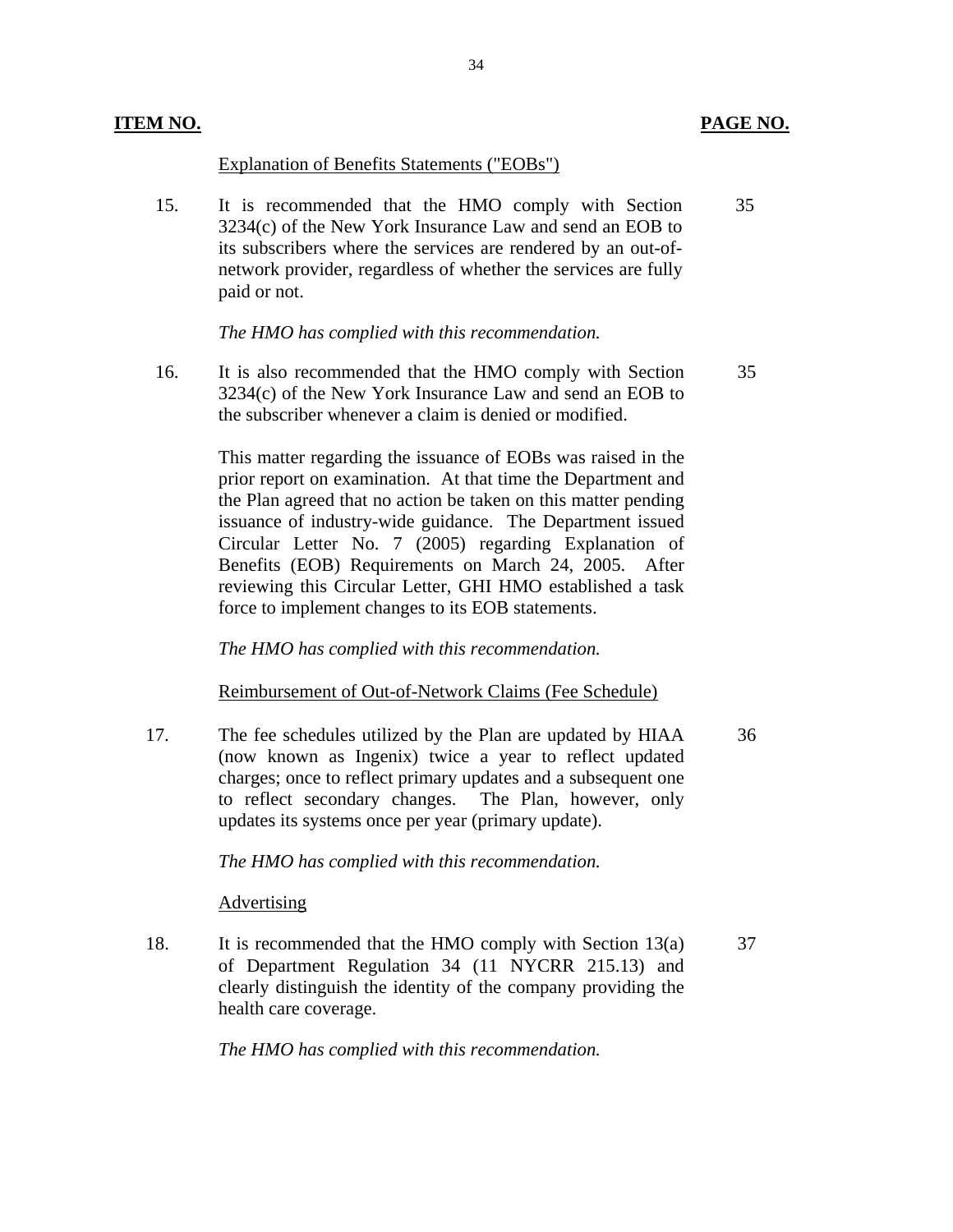# **ITEM NO. PAGE NO.**

 19. It is recommended that the HMO establish its own web-site or that there be a way to identify itself as a separate entity from its parent company in all advertising. 37

*The HMO has complied with this recommendation.*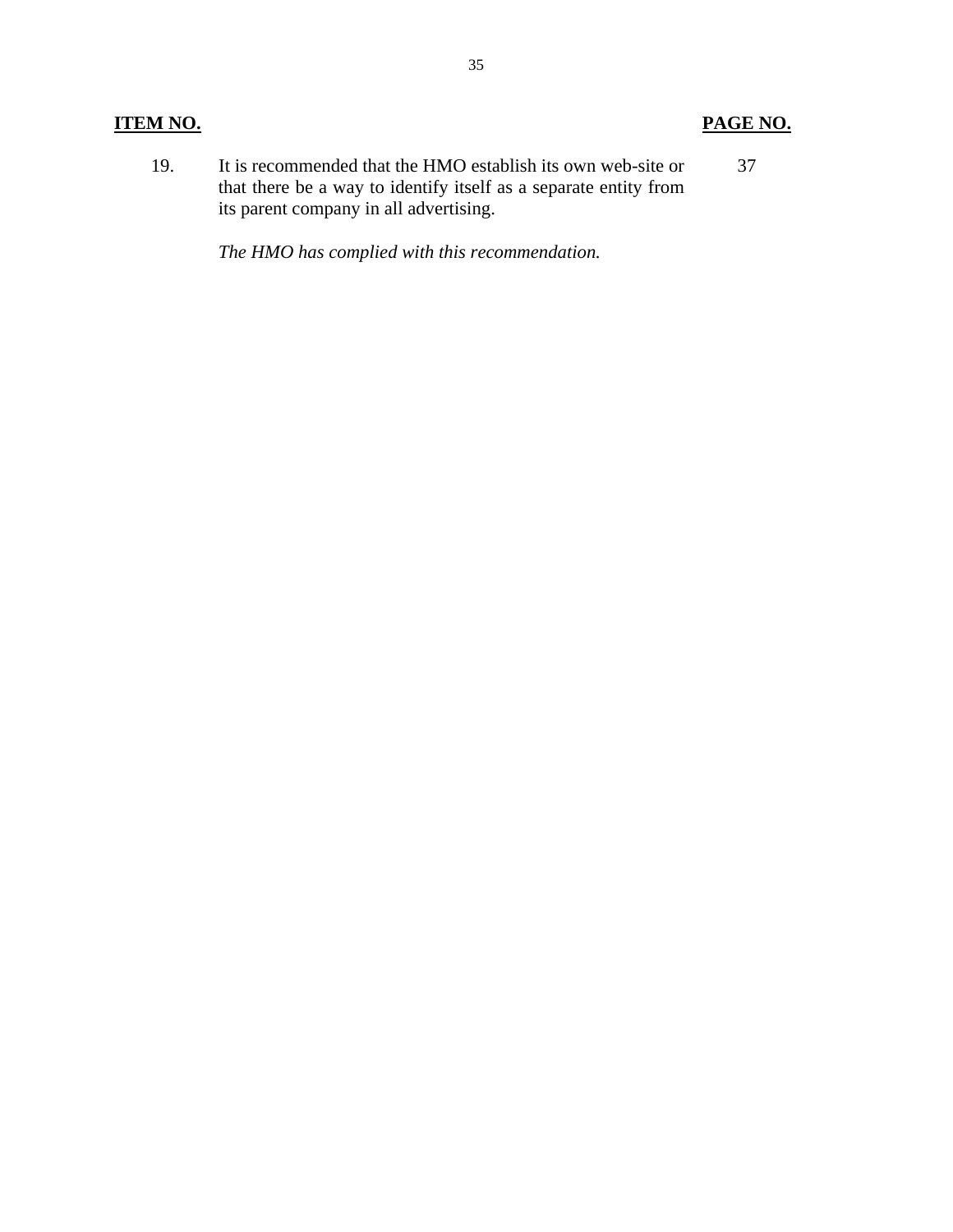# **8. SUMMARY OF COMMENTS AND RECOMMENDATIONS**

## **ITEM PAGE NO.**

### A. Management and Controls

It is recommended that the HMO's by-laws be changed to require the Board to meet at least quarterly. 7

### B. Holding Company System

It is recommended that the HMO effectuate controls to ensure that all agreements are filed with the Department in accordance with the requirements of Part 98-1.10(c) of the Rules and Regulations of the New York State Health Department and, with regard to tax allocation agreements, in accordance with Department Circular Letter No. 33 (1979). 13

### **Accounts and Records**

C. Accounts and Records<br>It is recommended that the HMO revise its accounting treatment of certain accrued expense items (i.e., credit balances) contained in the reconciliation of items settled under its Inter-company Management Services Agreement, in order to produce more accurate financial statement reporting results. 16

### Prompt Pay Law

- D. <u>Prompt Pay Law</u><br>i. It is recommended that the HMO take the necessary steps to capture all relevant claim payment data, including prompt payment interest, in its claims system to demonstrate compliance with the requirements of Sections 3224-a of the New York Insurance Law. 24
	- ii. It is also recommended that the HMO comply with Part 243.2(b)(4) of Department Regulation No. 152 by retaining all documentation necessary to verify its compliance with Section 3224-a of the New York Insurance Law, for a period of six years, or until after the filing of the report on examination, whichever is longer. 24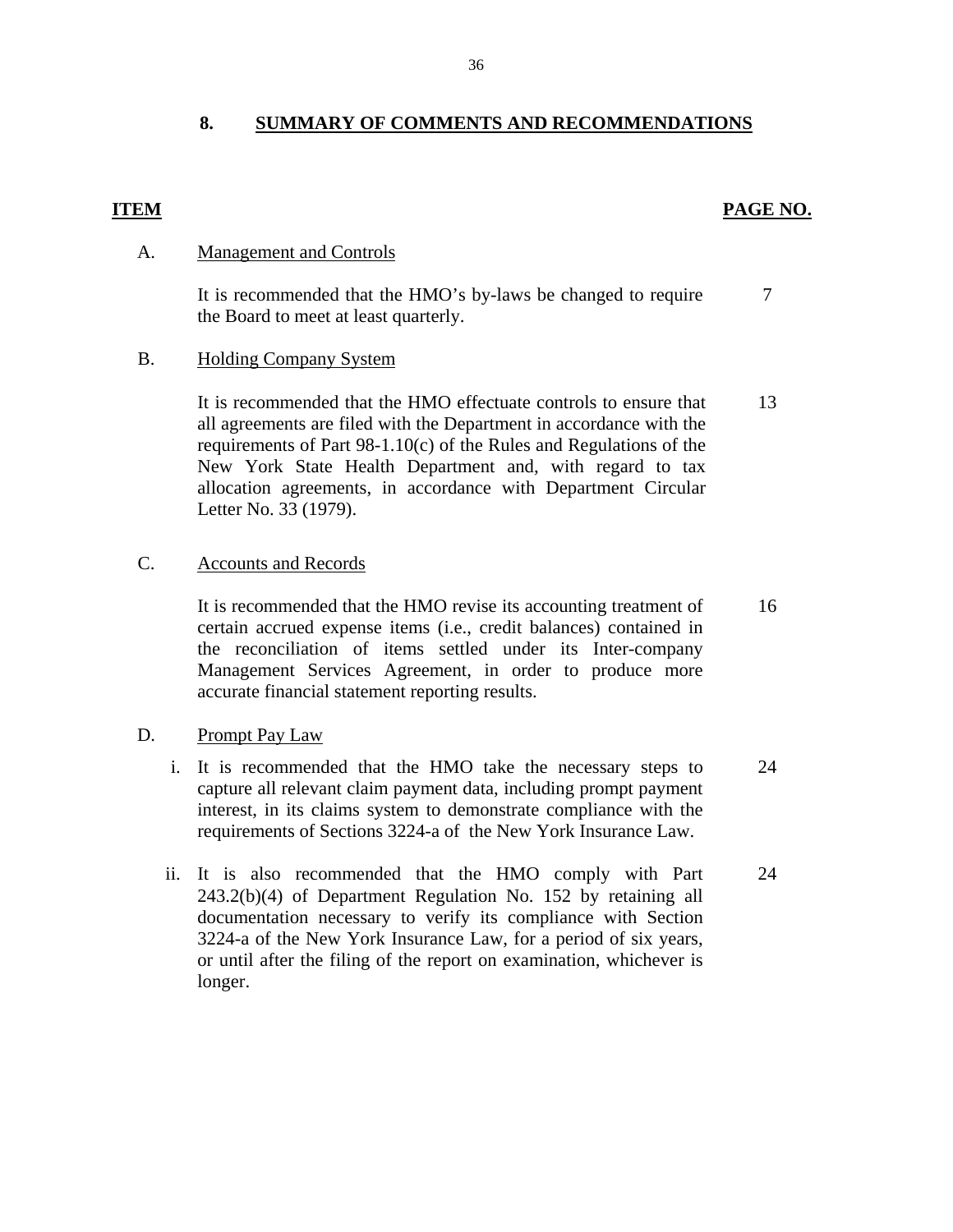### **ITEM** PAGE NO.

### Prompt Pay Law (cont'd.)

D. Prompt Pay Law (cont'd.)<br>iii. It is further recommended that HMO comply with the requirements of Part 216.11 of Department Regulation No. 64 by retaining all aspects of its claims information that will enable the HMO to report all relevant claims payment data, including settlements. 24

### **Claims Processing**

E. Claims Processing<br>It is recommended that GHI HMO refrain from including any wording within its provider settlement agreements that may violate Section 4325(b) of the New York Insurance Law and/or Section 4406-c(3) of the New York Public Health Law, and refrain from phrases that (attempt to) preempt, prohibit or restrict any health care provider from filing a complaint, filing a report to, or commenting to an appropriate governmental body regarding the policies or practices of the HMO. 25

### Complaints, Grievances and Appeals

- F. Complaints, Grievances and Appeals<br>i. It is recommended that GHI HMO ensure that its third-party vendors comply with the requirements of Section 4408-a(14) of the New York Public Health Law relative to the identification, classification and processing of complaints and grievances. 27
	- ii. It is also recommended that GHI HMO review the procedures for classifying member inquiries as "executive-level" complaints, and where necessary, make corrections to ensure that proper classification and availability of statutory allowances of complaints and grievances are made. 27

### 37